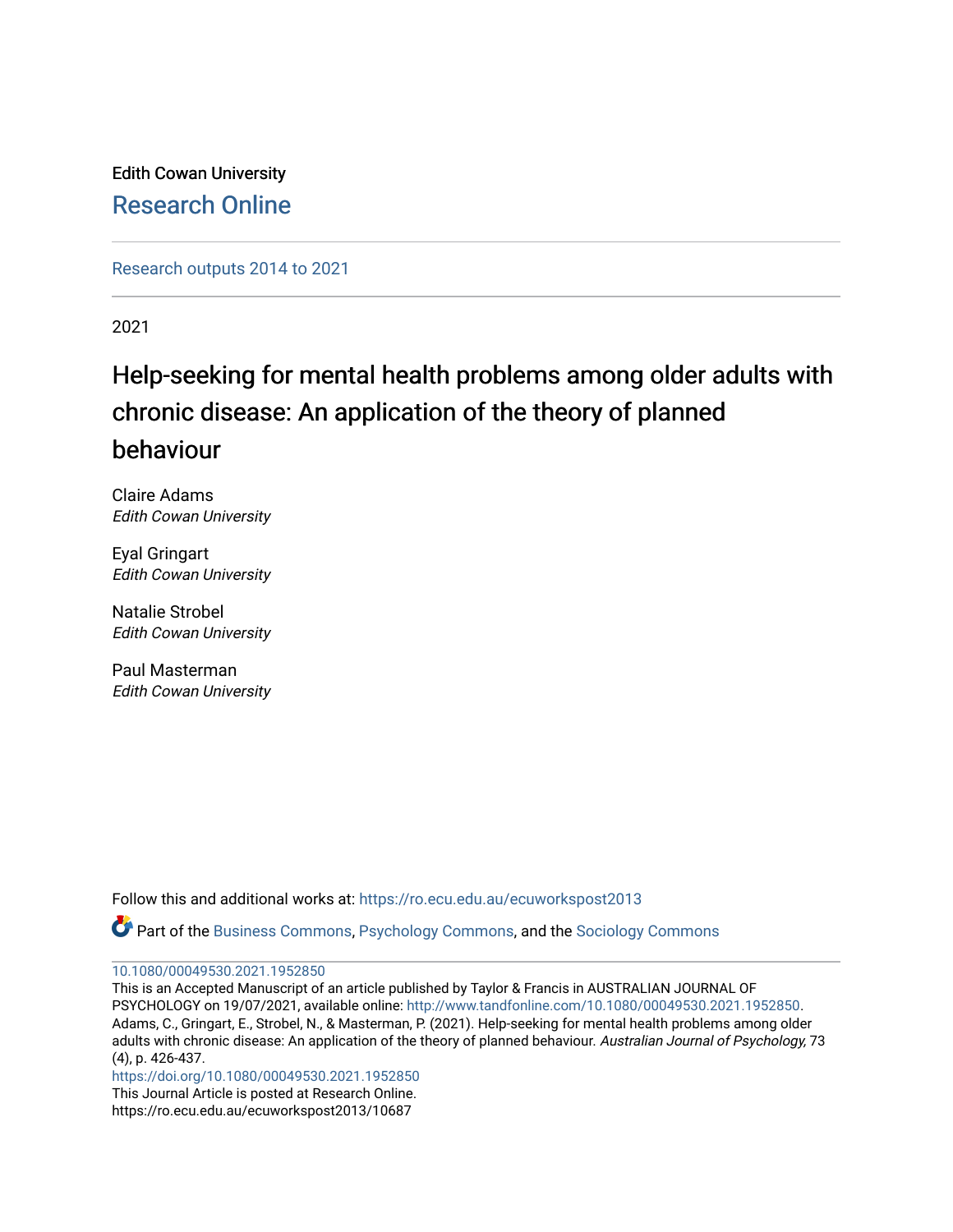## **Help-Seeking for Mental Health Problems among Older Adults with Chronic Disease: An Application of the Theory of Planned Behaviour**

## Claire Adams<sup>a\*</sup>, Eyal Gringart<sup>a</sup>, Natalie Strobel<sup>b</sup>, and Paul Masterman<sup>a</sup>

*a School of Arts and Humanities, Edith Cowan University, Perth, Australia <sup>b</sup>Kurongkurl Katitjin, Edith Cowan University, Perth, Australia*

\* Correspondence concerning this article should be addressed to Claire Adams, School of Arts and Humanities, JO.30.214, Edith Cowan University, 270 Joondalup Drive, Joondalup, Western Australia, Australia, 6027. Email: [claire.adams@ecu.edu.au](mailto:claire.adams@ecu.edu.au)

Biographical Notes

Ms Claire Adams, MPsych(Clinical); ORCID iD: 0000-0002-0667-8088 Dr Eyal Gringart, PhD; ORCID iD: 0000-0002-6683-3879; Email: e.gringart@ecu.edu.au Dr Natalie Strobel, PhD; ORCID iD: 0000-0002-2962-5704; Email: n.strobel@ecu.edu.au Dr Paul Masterman, PhD; Email: p.masterman@ecu.edu.au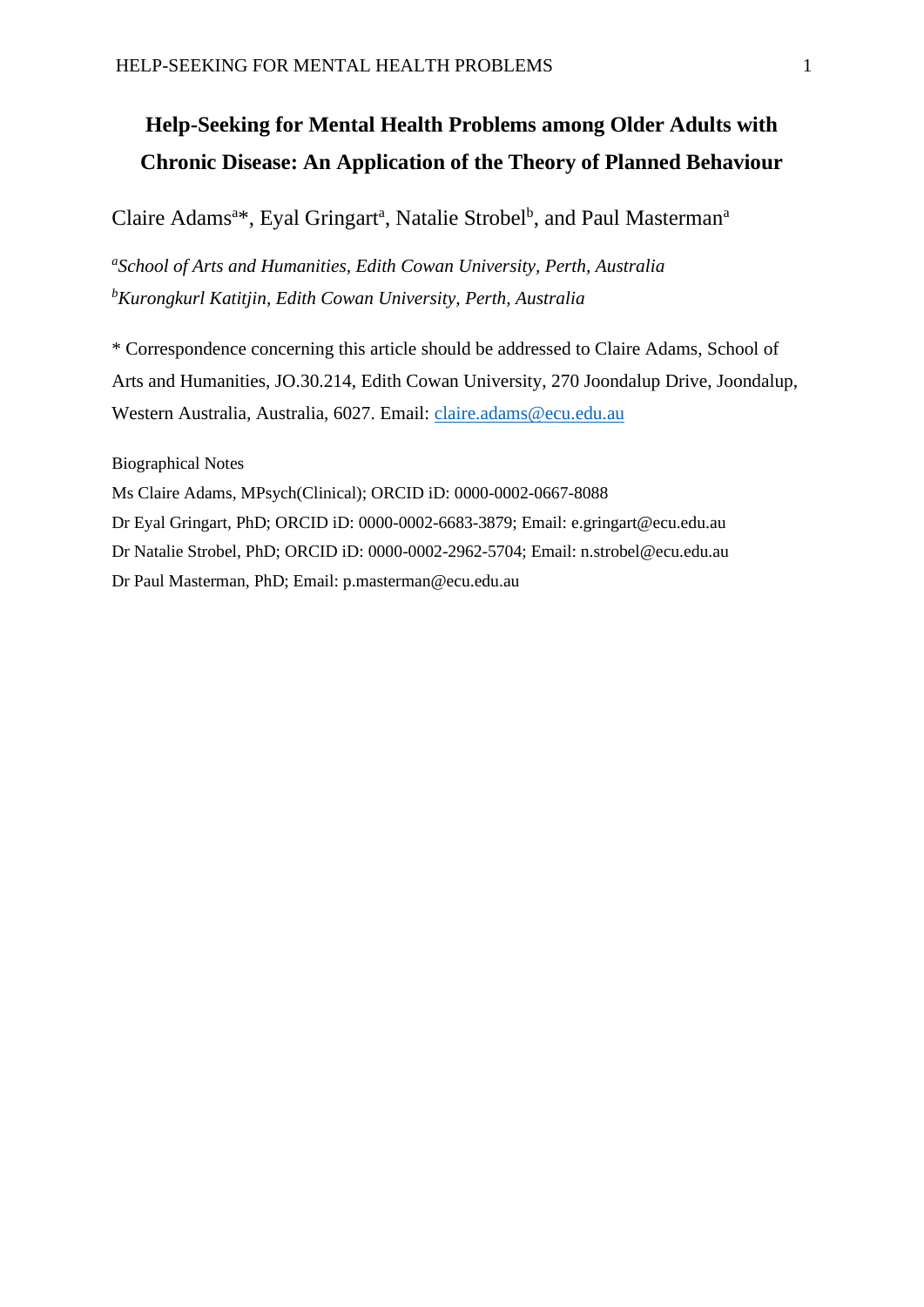### **Key points**

#### *What is already known about this topic?*

• Older adults aged 65 years or over living with chronic disease are at an increased risk of mental health decline

• Older adults underutilise mental health services, and consequently mental health problems often go undiagnosed and untreated in this population

• A growing body of research has demonstrated the utility of the Theory of Planned Behaviour in predicting intentions to seek mental health support services

#### *What this topic adds?*

• Most older adults with chronic disease have some intention to seek professional mental health support when needed

• Older adults with chronic disease have a high perceived ability to seek professional help

• Promoting favourable attitudes towards mental health help-seeking is likely to facilitate the greatest change in help-seeking intentions in the present population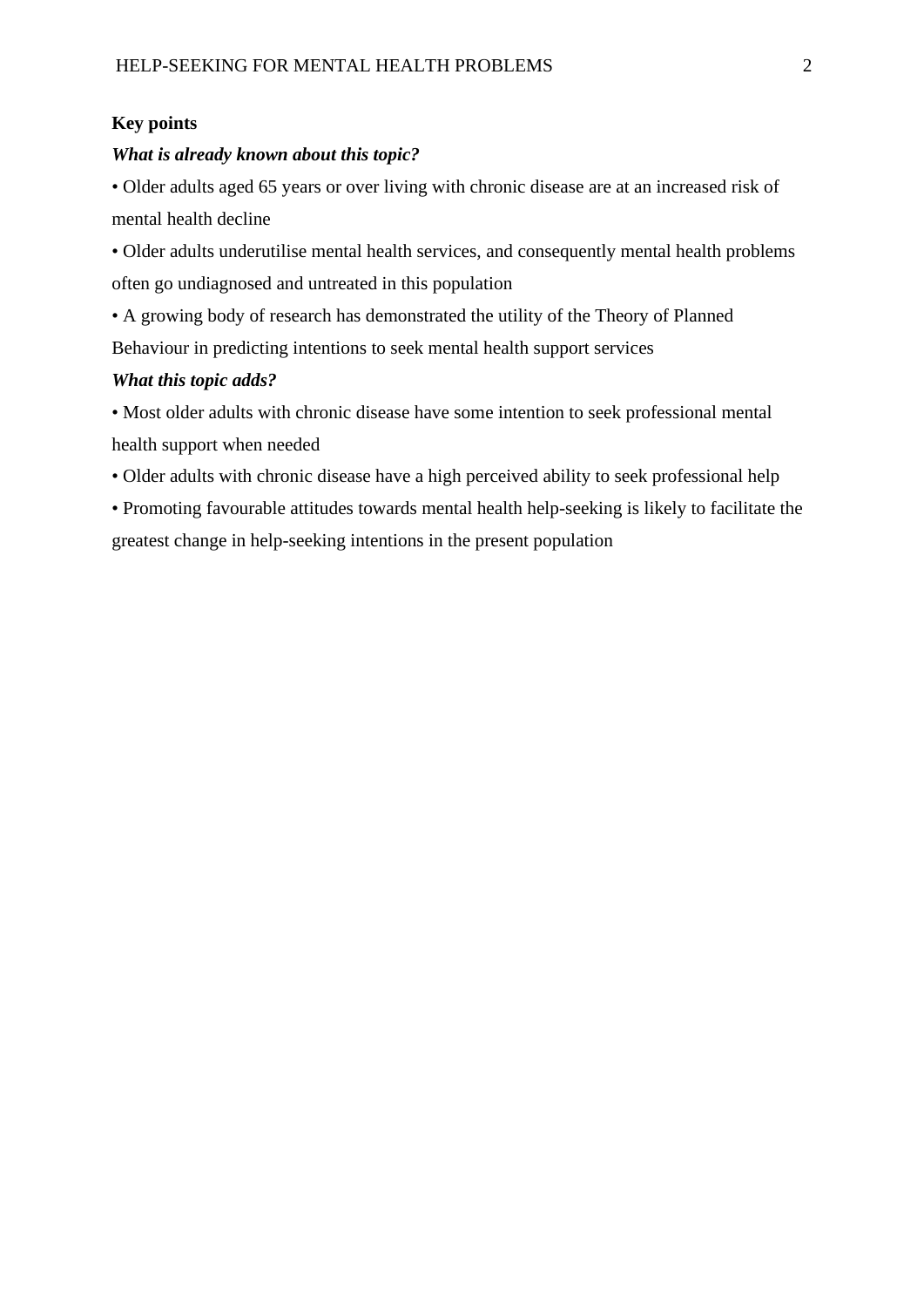#### **Abstract**

Objective: Despite high risk for mental health problems, older adults with chronic diseases underutilise mental health services. This study applied the Theory of Planned Behaviour (TPB) to understand mental health help-seeking intentions among this population and identified factors which influence help-seeking intentions. Method: We conducted a crosssectional study with a non-clinical sample of 108 older adults aged 65 years or over, living with cardiovascular disease, respiratory disease, and/or type 2 diabetes. TPB variables (attitudes, subjective norms, and perceived behavioural control), intentions to seek help, and additional factors (past help-seeking behaviour, quality of life, and physical health) were assessed using standardised questionnaires. Multiple linear regressions were conducted to identify predictors of help-seeking intentions. Results: 41% of the participants did not intend to seek help, and all three TPB variables were associated with help-seeking intentions. The traditional TPB model accounted for 69.7% of the variance in intentions, and the extended TPB model accounted for an additional 1.6% of the variance. Conclusions: Attitudes and perceived behavioural control have the strongest association with help-seeking intentions among older adults with chronic disease. Further research is needed to identify predictors of mental health help-seeking behaviour and to develop interventions to promote help-seeking in this population.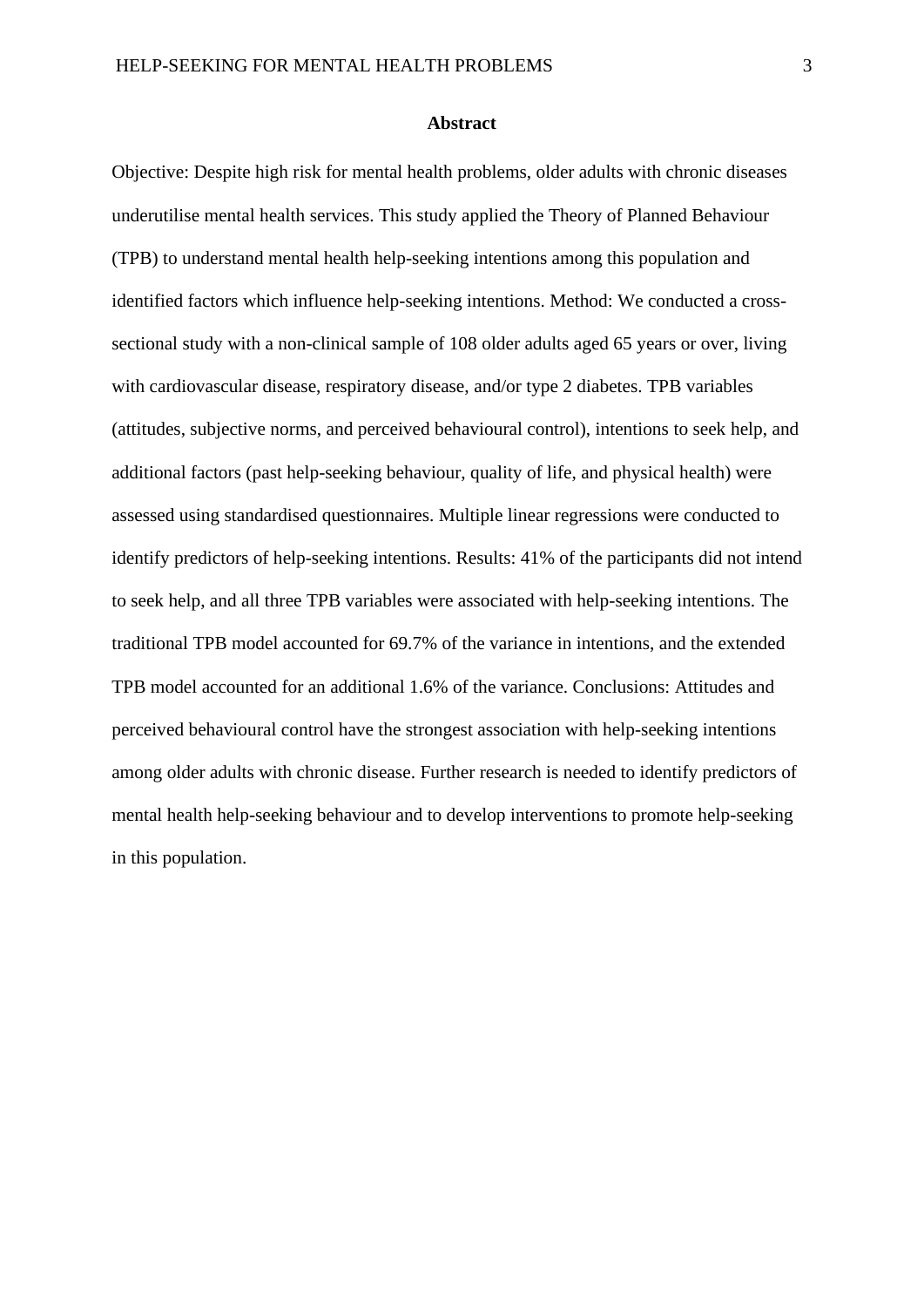#### **Introduction**

Chronic diseases are the primary cause of mortality and disability worldwide (World Health Organization, 2018). The global burden of chronic disease is largely attributable to population ageing (Prince et al., 2015). Older adults have higher rates of chronic disease than other age group, which can impair functioning and independence, leaving this population more vulnerable to mental health problems (Johnson & Conner, 2019; Watson, 2008).

Mental health problems significantly impact older adults' health outcomes. Reciprocity between chronic diseases and mental health problems increase symptoms' severity, risk of morbidity and mortality, the use of health services, and hinders functionality and quality of life (Godil et al., 2017; Han et al., 2018; Peltzer & Pengpid, 2016). Poor mental health is associated with greater risks of developing chronic physical conditions, and comorbidities, increasing the likelihood of mental health problems such as anxiety and depression (Clarke & Currie, 2009; Egede, 2005; Scott et al., 2016).

It is paramount that older adults with chronic disease engage professional mental health services when needed. Nevertheless, low rates of actual and intended help-seeking have been consistently noted (Chai et al., 2021; Chaplin et al., 2015; Olfson & Pincus, 1996; Westerhof et al., 2008). Given the increased risk of mental health declines in this population, improving help-seeking intentions, irrespective of existing diagnoses and/or current concerns, is essential for seeking early intervention, reducing the risk of having severe mental health problems, and alleviating the burden of disease.

One theoretical approach to understanding help-seeking for mental health problems is the Theory of Planned Behaviour (TPB). The TPB is a prominent theoretical model designed to predict and explain human behaviour (Ajzen, 1991). The TPB has been widely used to predict peoples' intentions and the performance of various health-related behaviours in numerous domains, including smoking cessation, substance use, eating behaviours, exercise,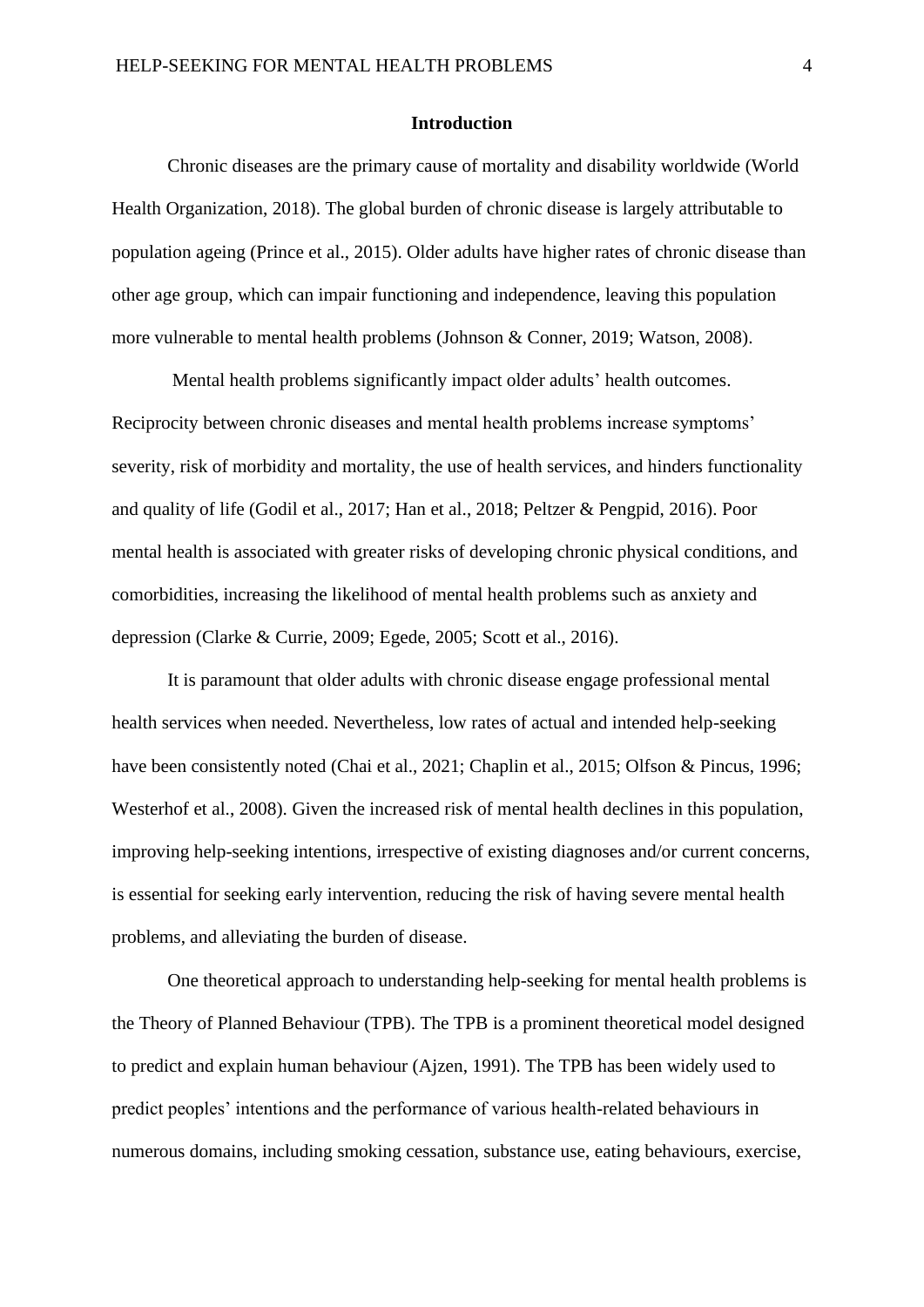breastfeeding, and oral hygiene (Cooke et al., 2016; Downs & Hausenblas, 2005; Godin & Kok, 1996; McDermott et al., 2015). The TPB has recently been applied to understanding and predicting psychological help-seeking intentions (Cuyler & Guerrero, 2019; Li et al., 2017; Pumpuang et al., 2018; Tomczyk et al., 2020; Zorrilla et al., 2019). The TPB is yet to investigate psychological help-seeking among older adults with chronic diseases.

Applying the TPB to human behaviour, authors have extended the theory to improve the efficiency of the model. Extended models have increased explanatory power and improved our understanding of various behaviours (Hamilton & White, 2008; McMahon & Byrne, 2008; Wang & Xu, 2021; White et al., 2008). For example, past behaviour was found to add independently to the prediction of intention and behaviour (Ajzen, 2011; Kidwell & Jewell, 2008). These relationships have been debated and further research encouraged (Ajzen, 2011; Conner & Armitage, 1998; Sommer, 2011). Few studies have examined the role of past behaviour on mental health help-seeking intentions and found some support for this association (Mackenzie et al., 2006; Zorrilla et al., 2019).

Psychological distress has also been included in extended models of the TPB (Aldalaykeh et al., 2019; Li et al., 2018; Mesidor & Sly, 2014). Whilst a positive and significant relationship between psychiatric symptomatology and help-seeking has been established (Komiti et al., 2006; Rickwood & Braithwaite, 1994; Wang et al., 2007), quality of life is of great interest in the gerontology and public health fields (Bowling et al., 2013; World Health Organization, 2015). Researchers emphasised the role of quality of life on successful ageing and positive health behaviours in people with chronic disease. For example, Fernández-Ballesteros (2011) noted reciprocity between quality of life and healthy ageing, stating that they may each predict the other. Further, good quality of life may be a protective factor against ill health and poor health behaviours among people with chronic disease and has been shown to predict help-seeking among people with health problems (Gartland et al.,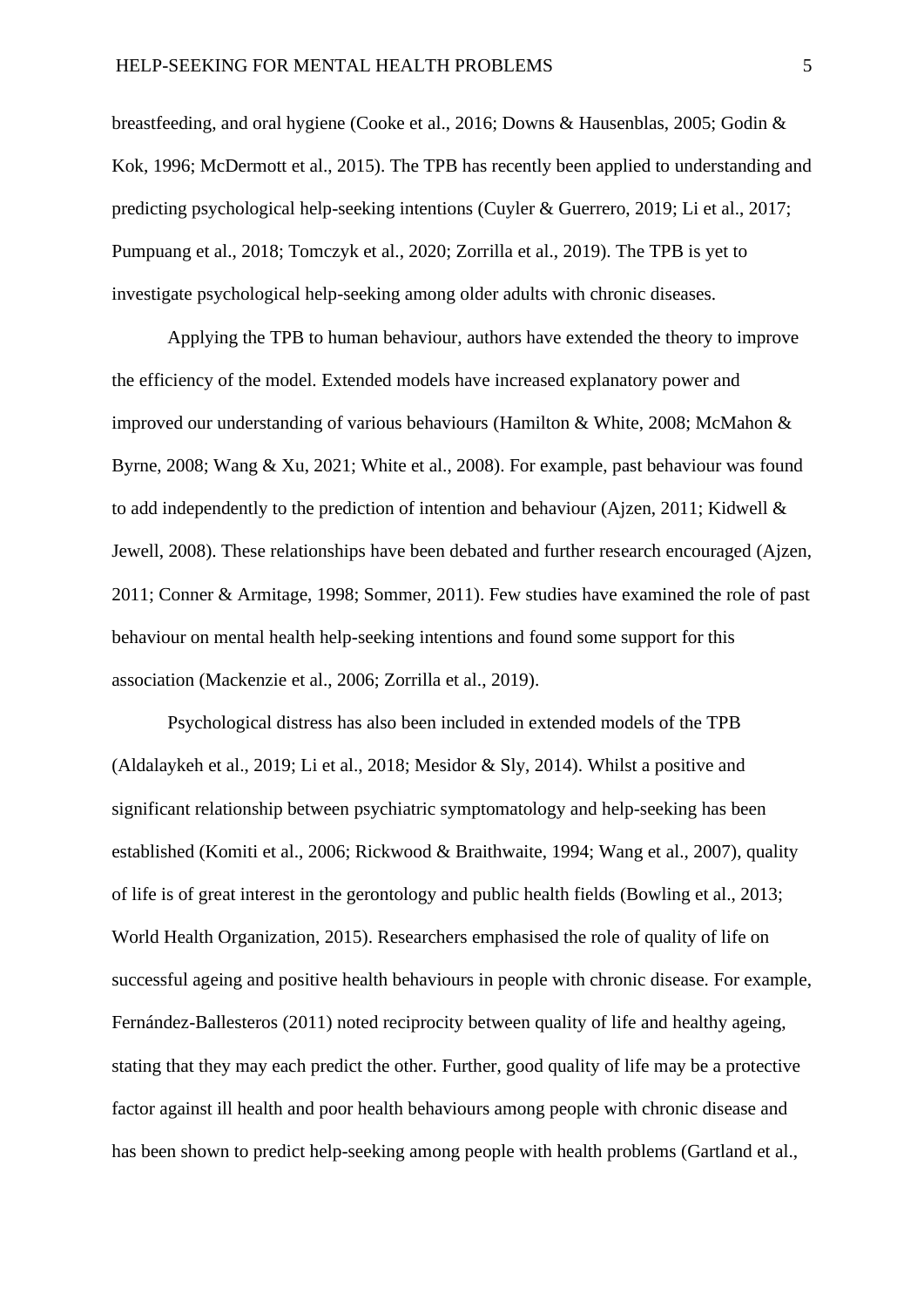2019; Howard & Steggall, 2010; Pophali et al., 2018; Warner et al., 2016). Therefore, quality of life may be pertinent to mental health help-seeking in older adults with chronic disease. Quality of life, as a global measure, is also likely to align well with TPB variables of attitudes, subjective norms, and perceived behavioural control, which are considered global measures of individuals' underlying cognitive beliefs (Ajzen, 1991).

The present study applied the TPB to understand mental health help-seeking intentions among older adults with chronic diseases and associations between past helpseeking behaviour, quality of life, and physical health with help-seeking intentions. Older adults often have regular contact with primary health care services and report a preference for seeking mental health help from them over mental health professionals (Chai et al., 2021; Mackenzie et al., 2006). In Australia, mental illness prevention, early intervention strategies, and referrals to mental health services, are often delivered by primary health care providers (Department of Health, 2018). Professional help-seeking was therefore conceptualised as seeking help from a primary health care provider (e.g., family doctor, general practice nurse). Identifying what contributes to mental health help-seeking intentions would enable the development of targeted interventions to increase the likelihood of older adults with chronic diseases seeking help for mental health challenges when needed.

#### **Materials and Methods**

#### **Study Setting**

Cross-sectional data were collected using convenience sampling and snowballing from five independent living facilities, three health centres, six not-for-profit organisations, two local government agencies, and seven community groups in Perth, Western Australia, between April 2017 and May 2018.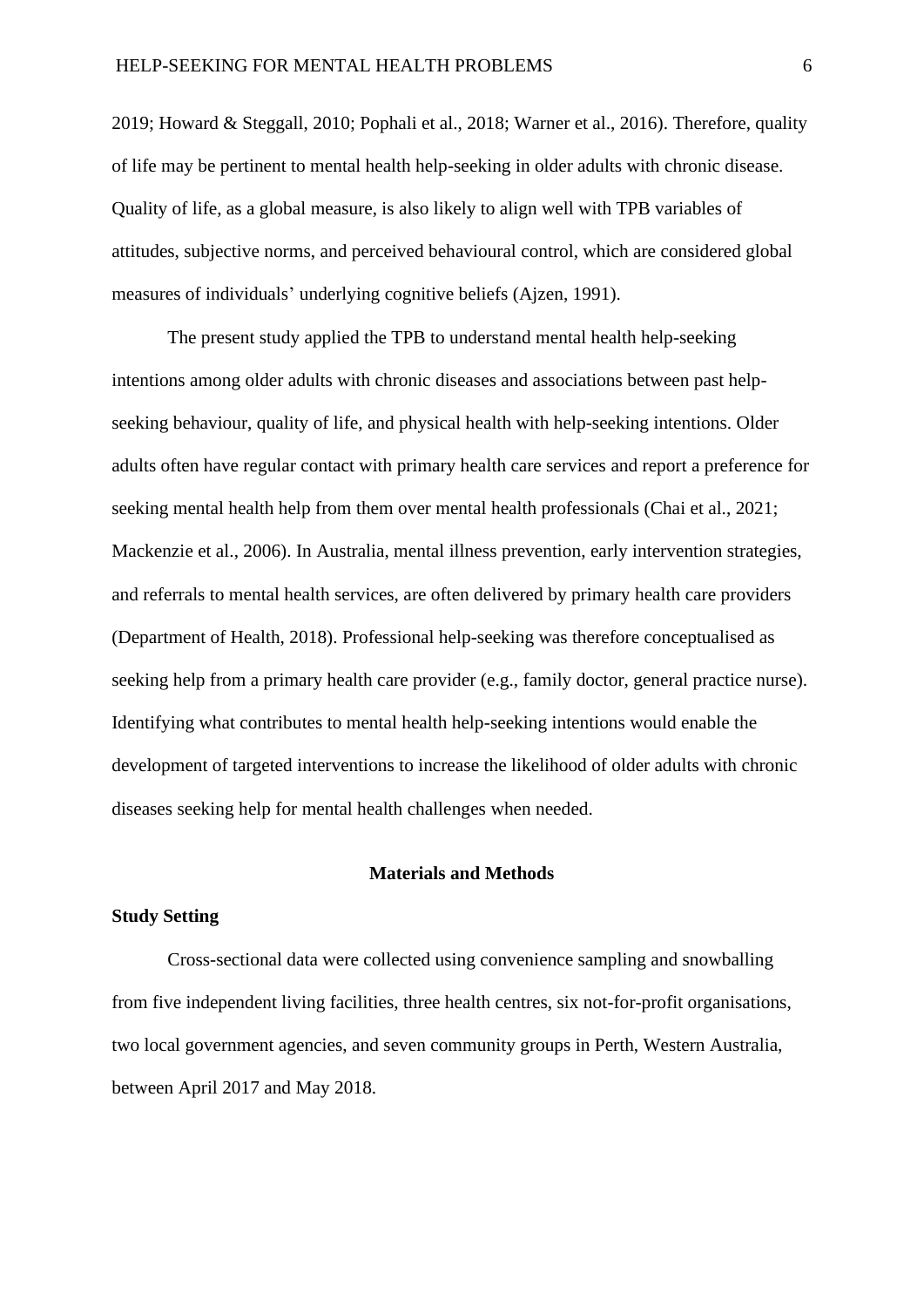#### **Participants**

A sample of 132 participants aged 65 years or over, diagnosed with cardiovascular disease, respiratory disease, and/or type 2 diabetes were recruited. Participants were excluded if they had a diagnosis of dementia or cognitive problems or were not fluent in English. Participants provided written consent.

Of the 132 participants, nine declined to participate due to illness, six did not complete the study, three lost interest, two had memory issues, two were unable to be contacted for data collection, one did not have a diagnosis of chronic disease, and one had severe mental health issues and was deemed high risk. Thus, 108 participants completed the study (82% completion rate). Sample characteristics are presented in Table 1.

## **Table 1**

| Variables                           | $n$ (%)      |
|-------------------------------------|--------------|
| <b>Sex</b>                          |              |
| Male                                | 50 (46.7%)   |
| Female                              | 57 (53.3%)   |
| Age (years)                         |              |
| 65-75                               | 59 (55.1%)   |
| 75-85                               | 33 (30.9%)   |
| $85+$                               | $15(14.0\%)$ |
| Accommodation                       |              |
| Community                           | 68 (63.6%)   |
| Independent living facility         | 39 (36.4%)   |
| <b>Marital</b> status               |              |
| Married/de-facto                    | 54 (50.5%)   |
| Not in a current relationship       | 53 (49.5%)   |
| Living arrangements                 |              |
| Living with a partner/family/friend | 59 (55.1%)   |
| Living alone                        | 48 (44.9%)   |
| Education                           |              |
| School up to year 10                | 32 (29.9%)   |
| Year 11 and above                   | 75 (70.1%)   |
| <b>Employment status</b>            |              |
| Employed                            | $11(10.3\%)$ |
| Retired / unable to work            | 96 (89.7%)   |

*Demographic Characteristics of Study Participants (N = 107)*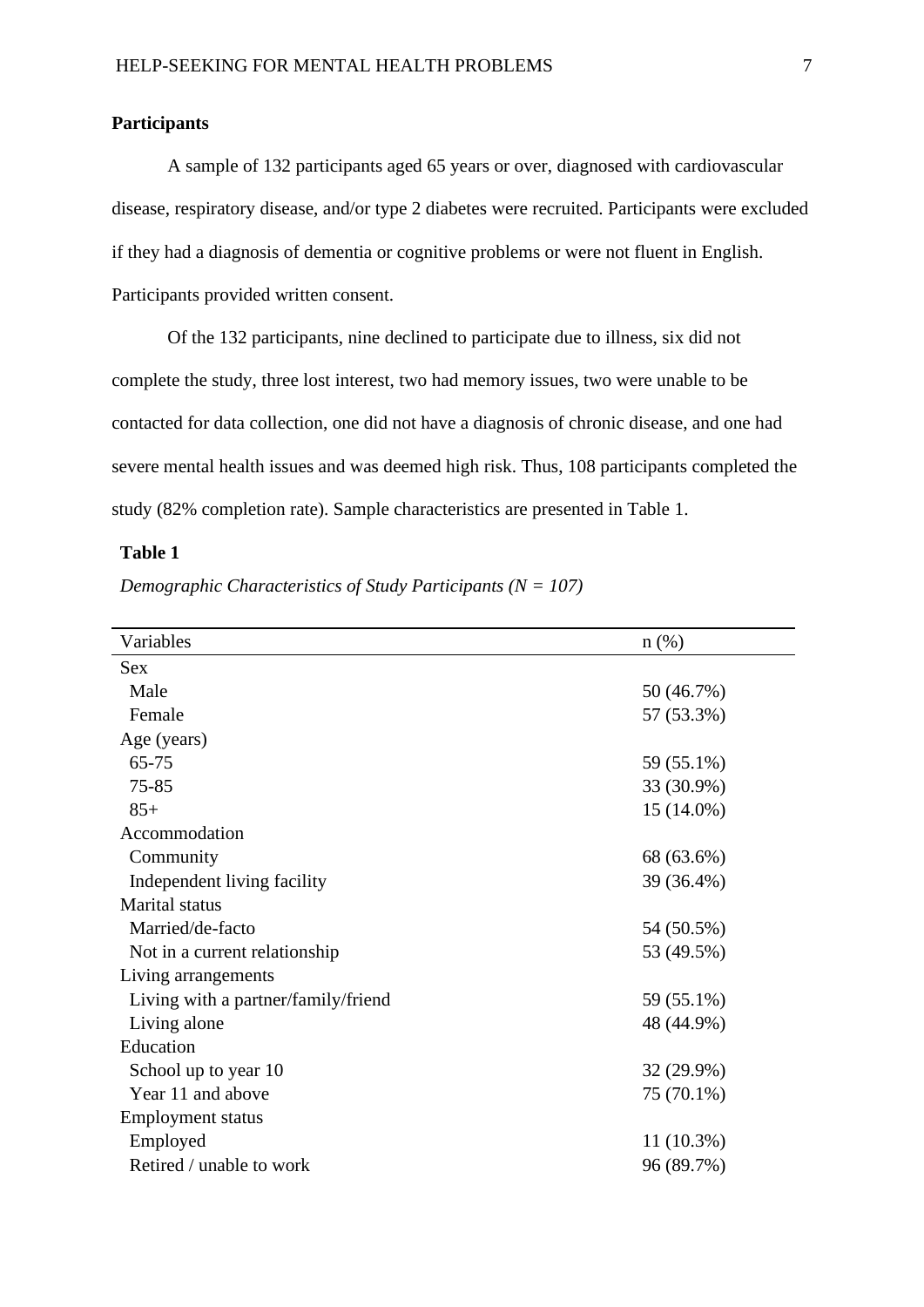| Financial situation                                     |            |
|---------------------------------------------------------|------------|
| Not able to save                                        | 38 (35.5%) |
| Able to save now and then                               | 29 (27.1%) |
| Able to save regularly $\ell$ a lot                     | 40 (37.4%) |
| Private health insurance                                |            |
| <b>Yes</b>                                              | 66 (61.7%) |
| N <sub>0</sub>                                          | 41 (38.3%) |
| Number of chronic diseases                              |            |
| One                                                     | 73 (68.2%) |
| Two or more                                             | 34 (31.8%) |
| Ever diagnosed with a mental health condition           |            |
| (previous/current)                                      |            |
| Yes                                                     | 38 (35.5%) |
| N <sub>0</sub>                                          | 69 (64.5%) |
| Past use of mental health services (self/family/friend) |            |
| <b>Yes</b>                                              | 33 (30.8%) |
| N <sub>0</sub>                                          | 74 (69.2%) |

There were 50 males and 57 females, age range  $65-93$  years (Mean age  $= 74.98$ ,  $SD =$ 7.22). Type 2 diabetes (45.8%,  $n = 49$ ) was most prevalent, followed by asthma (31.8%,  $n =$ 34), and coronary heart disease (21.5%, *n* = 23). Most participants (64.5%, *n* = 69) had never been diagnosed with a mental health problem, and most (69.2%, *n* = 74) never used mental health services.

#### **Data Collection**

#### *Demographic and Health Information*

Seen in Table 1, participants provided their age, sex, accommodation (community or independent living facility), marital status, living arrangements, level of education, employment status, financial situation, and health insurance status. Health information was also collected including the type and number of chronic diseases, psychiatric history, and past use of mental health services.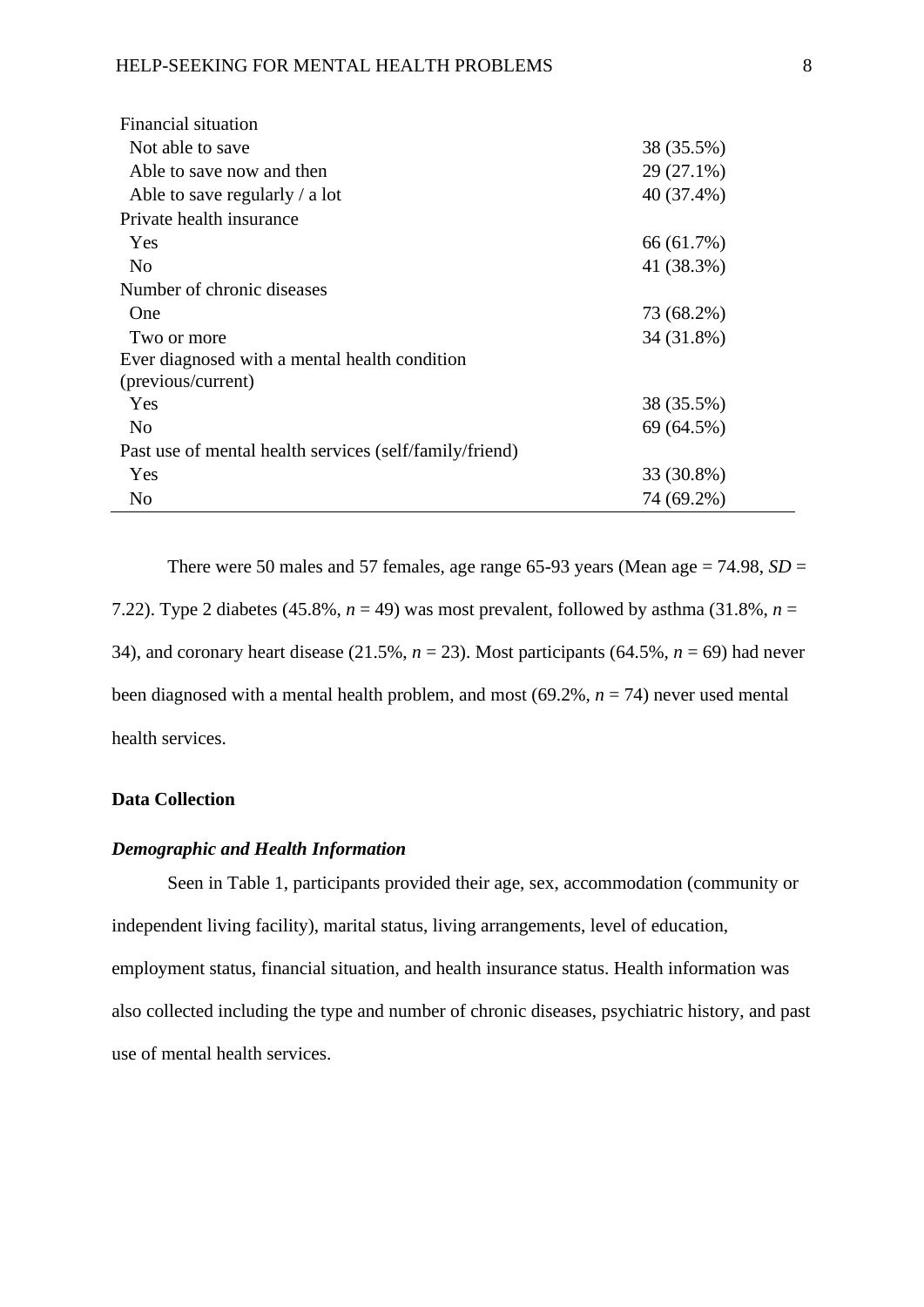#### *Mental Health*

The Depression Anxiety Stress Scales (DASS-21) were used to indicate psychological distress. The DASS-21 is a 21-item self-report measure comprising three subscales measuring depression, anxiety and stress. The DASS-21 is a widely used measure of distress and has been validated for use among older adults in the community and in primary health care settings. The DASS-21 demonstrated good test-retest reliability, internal consistency, and construct validity (Gloster et al., 2008; Gomez et al., 2014; Wood et al., 2010). Responses to each item are measured on a 4-point scale (0-3), with higher scores indicative of greater psychological distress.

## *Quality of Life*

Quality of life was measured using the World Health Organisation Quality of Life assessment (WHOQOL-BREF). The WHOQOL-BREF is a self-report scale assessing overall quality of life, overall satisfaction with health, and four quality of life domains; physical health, psychological health, social relationships and environment. This measure was developed as an abbreviation to the original 100-item WHOQOL, with only 24 items making it a more appropriate tool for clinical settings and research (WHOQOL Group, 1998). The WHOQOL-BREF correlates highly with the WHOQOL-100 ( $r = .89$  to .95), has adequate internal consistency (α ranging from .66 to .84) and test-retest reliability ( $r = .66$  to .87) (WHOQOL Group, 1998). Responses to each item are measured on a 5-point scale (1-5) with higher scores indicating better quality of life. Raw scores were transformed to a  $0 - 100$  scale for each domain.

#### *Physical Disability*

The World Health Organisation Disability Assessment Schedule 2.0 (WHODAS) 12 item version was used to assess participants' overall functioning based on their health condition. The self-report version of the questionnaire was employed, with higher scores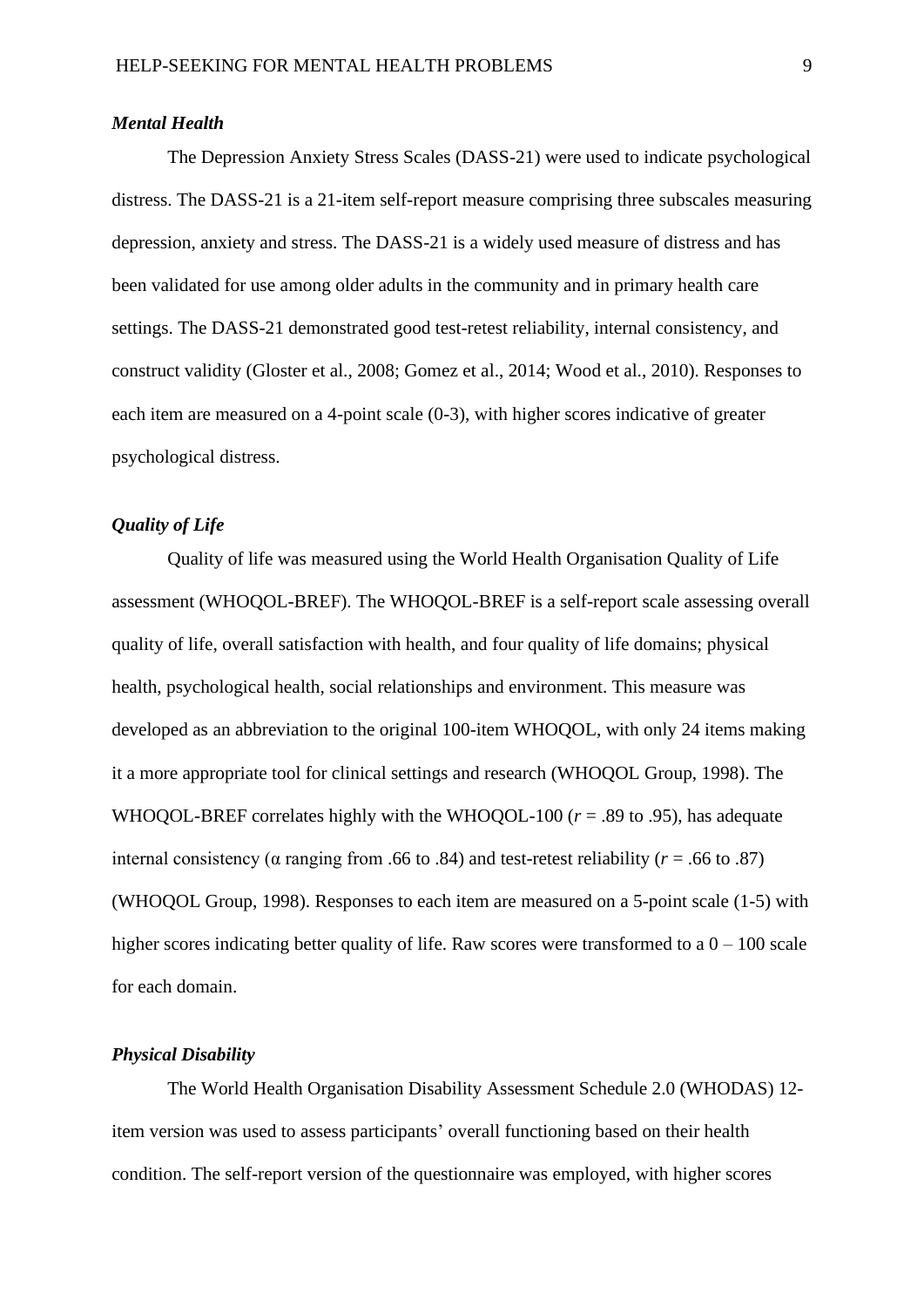indicative of greater impairment. The WHODAS is a relatively new tool adopted in the Diagnostic and Statistical Manual of Mental Disorders 5th Edition (DSM-5), and is considered a suitable measure of disability, appropriate for a variety of settings and populations (Federici et al., 2017). The 5-point scales are summed to create total raw and percentage scores.

#### *Theory of Planned Behaviour Variables*

A Theory of Planned Behaviour questionnaire was specifically developed to assess attitudes, subjective norms, perceived behavioural control, and intentions (Appendix A). Previous research, the TPB manual for health service researchers, and Ajzen's questionnaire construction were used in the development of the measure (Ajzen, 2006; Francis et al., 2004). Items are rated on 7-point scales (1-7) with higher scores indicating more favourable attitudes towards help-seeking, greater subjective norms to seek help, more control over one's behaviour, and greater intentions to seek help.

#### Pilot test

A pilot test of the questionnaire was conducted with 54 older adults aged 65 years and over (Mean  $= 73.11$ ,  $SD = 7.65$ , range  $= 65$  to 94 years) who were recruited from seniors' centres, sporting clubs and social groups, between January 2017 and March 2017 using convenience sampling and snowballing. Participation was anonymous, and consent was given by the completion and return of the questionnaire (80.6% completion rate).

Internal consistency reliability was assessed through the calculations of Cronbach alpha and several refinements were made. Reliability testing in the present sample demonstrated acceptable internal consistency for each of the constructs (Cronbach's alpha .69 to .87).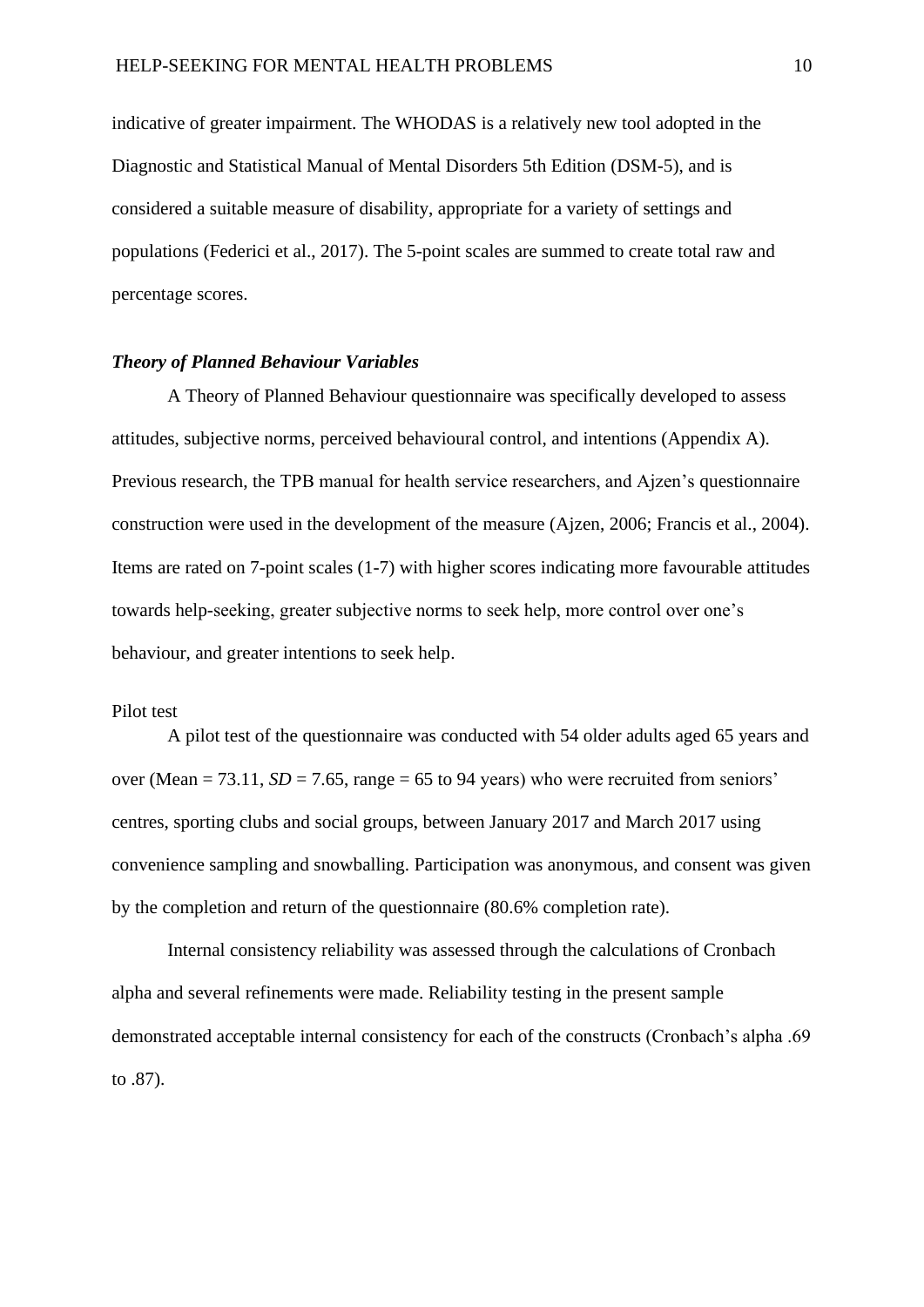#### *Data Screening*

Using Mahalanobis distance, one multivariate outlier was identified and removed. A total of 107 cases remained for analysis. One extremely low univariate outlier was identified on the variable perceived behavioural control. It was adjusted by bringing it to the lowest value of the 95% confidence interval. Two missing responses were identified on the continuous demographic variable financial situation. The missing data were replaced by the mean for this item (Aljuaid & Sasi, 2016). In addition, there were 16 cases with missing data on the DASS-21 as it was not distributed to all participants. These were not replaced as systematic differences between the missing data and observed DASS-21 data are unlikely (Jakobsen et al., 2017; Sterne et al., 2009). Hence, only observed data were used for analyses with the DASS-21 ( $n = 91$ ). Characteristics of participants with missing DASS-21 data are presented in Supplementary Table 1. Assumptions of normality were met.

#### *Statistical Analyses*

Descriptive statistics were calculated as counts and percentages for all categorical data and means and standard deviations for continuous data. To determine whether there were differences in help-seeking intentions as a function of demographics, a factorial ANOVA was conducted. Age, sex, accommodation, marital status, living arrangements, education, employment status, financial situation, private health insurance, number of chronic diseases, mental health diagnosis, and past use of mental health services were the independent variables. The dependent variable was participants' intentions to seek help.

Multivariate linear regression was conducted to identify factors associated with intentions to seek help. Intentions was the criterion variable in each regression model. The first model included only the theoretical predictors of the TPB, namely attitudes, subjective norms, and perceived behavioural control. The second model included the three theoretical predictors plus past use of mental health services (as a measure of past help-seeking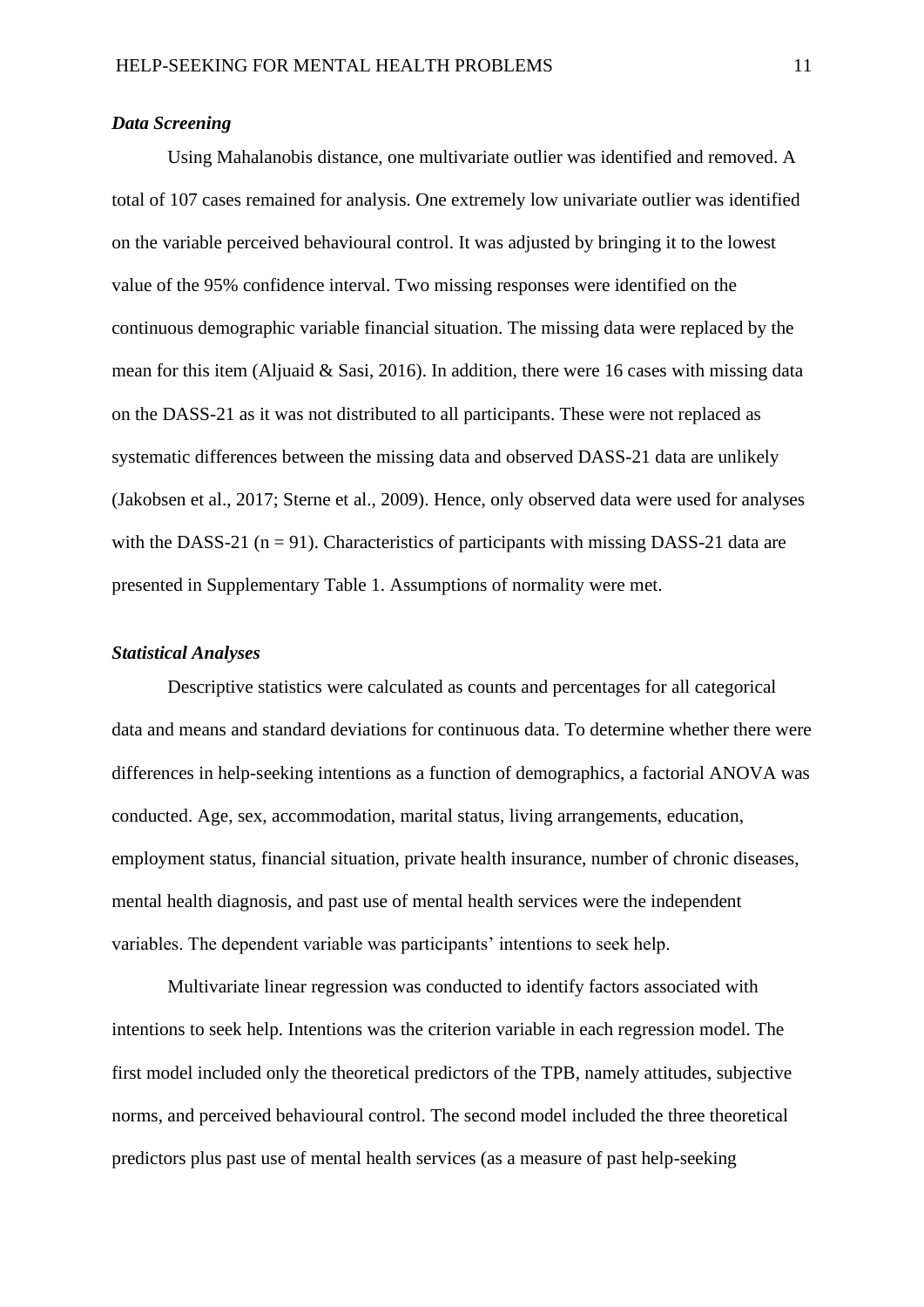behaviour), overall quality of life, physical disability, and number of chronic diseases to determine whether extending the TPB to include additional variables identified in the literature improved model fit. Standardised coefficients and probability values were derived for each model.

Our sample size  $(N = 107)$  allowed only seven variables in the extended model, as calculated by Tabachnick and Fidell (2019). Bivariate correlations were conducted between intentions and the study variables to explore other relationships, which may be associated with help-seeking intentions and warrant further research. Point-biserial correlations were conducted between dichotomous variables and intentions, and Pearson correlations were conducted between continuous variables and intentions.

Data were analysed using SPSS version 26.

#### *Ethics Approval*

Ethics approval was granted by the human research ethics committee of Edith Cowan University.

#### **Results**

At the time of the study, one third of participants had clinically relevant symptoms of anxiety (31.9%,  $n = 29$ , cut-off score  $\ge 8$ ), over a quarter had clinically relevant symptoms of depression (26.4%,  $n = 24$ , cut-off score  $\geq 10$ ), and 23.1% ( $n = 21$ , cut-off score  $\geq 15$ ) had clinically relevant symptoms of stress (Thach et al., 2013). See Table 2 for means and standard deviations. There were 23 participants (25.3%) who had clinically relevant symptoms of more than one mental health condition. Overall quality of life and overall satisfaction with health were rated favourably (on a scale from 1 to 5, higher scores indicate better quality of life and greater satisfaction with health). Quality of life was greatest in the environment domain (86.7%), and poorest in the physical domain (66.0%) reflecting lower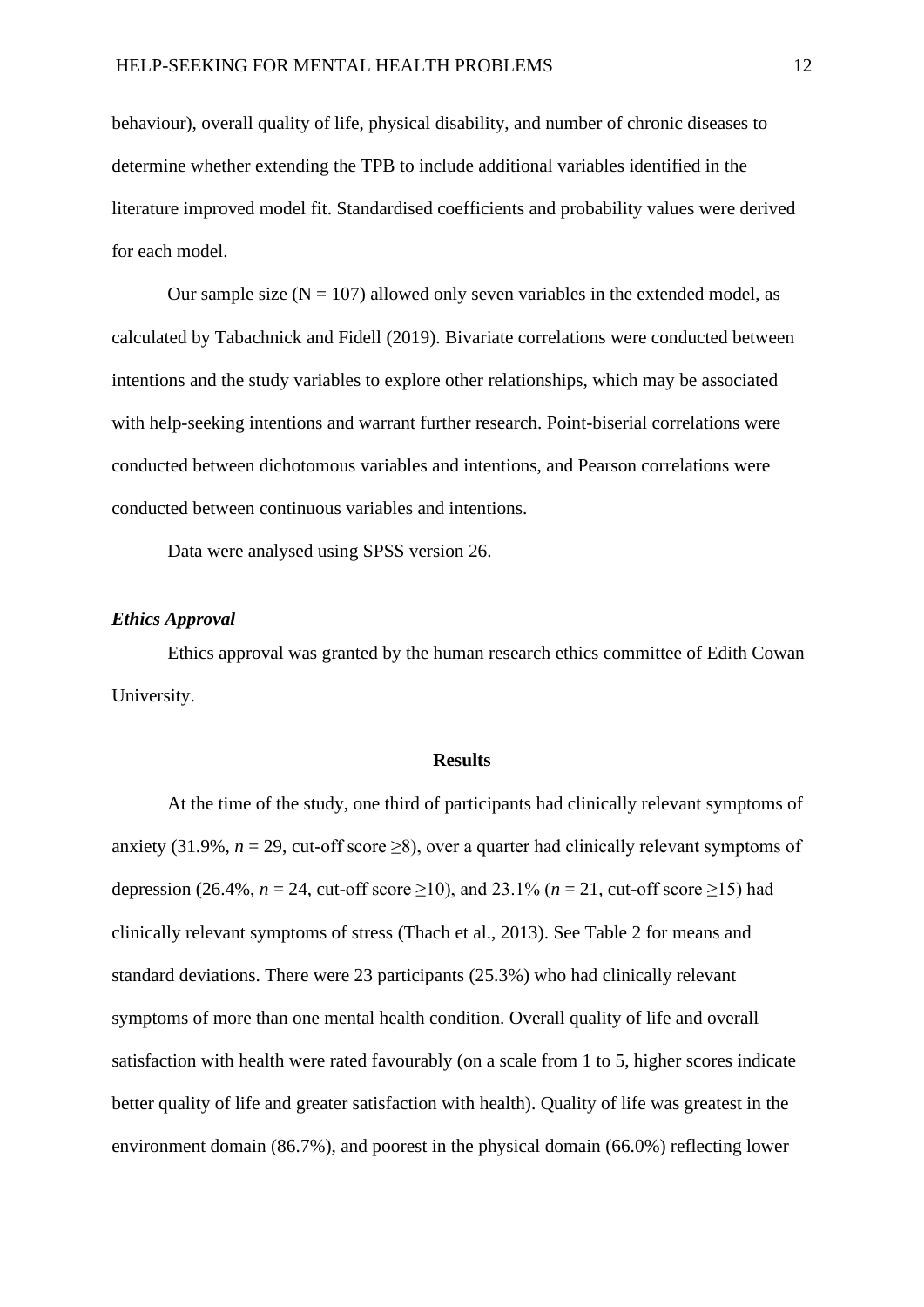quality of life for the overall sample's physical health. Overall functioning was high with a

mean disability score of 6.65 out of a possible score of 48 (lower scores indicate better

functioning).

## **Table 2**

| Variables                        | $\boldsymbol{M}$ | SD    |
|----------------------------------|------------------|-------|
| $DASS-211$                       |                  |       |
| Overall distress                 | 10.37            | 8.65  |
| Depression                       | 3.25             | 3.46  |
| Anxiety                          | 2.89             | 2.66  |
| <b>Stress</b>                    | 4.23             | 4.05  |
| WHOQOL-BREF                      |                  |       |
| Overall quality of life          | 4.14             | 0.76  |
| Overall satisfaction with health | 3.44             | 0.99  |
| Physical                         | 66.02            | 18.34 |
| Psychological                    | 70.97            | 13.92 |
| Social                           | 68.03            | 19.68 |
| Environment                      | 86.68            | 12.27 |
| <b>WHODAS</b>                    |                  |       |
| Overall physical disability      | 6.65             | 6.46  |

*Mental Health, Quality of Life, and Overall Functioning of Older Adults with Chronic Disease* 

*Note*.  $\ln n = 91$  for depression, anxiety, and stress scores. M = mean, SD = standard deviation.

Most participants (Mean  $= 4.85$ , Mode  $= 5$ ) had some intention to seek help for mental health problems (Table 3). Perceived behavioural control was the highest of the TPB

variables, indicating a perceived ability to seek help, and subjective norms rated the lowest,

indicating a lack of perceived social pressure to seek help.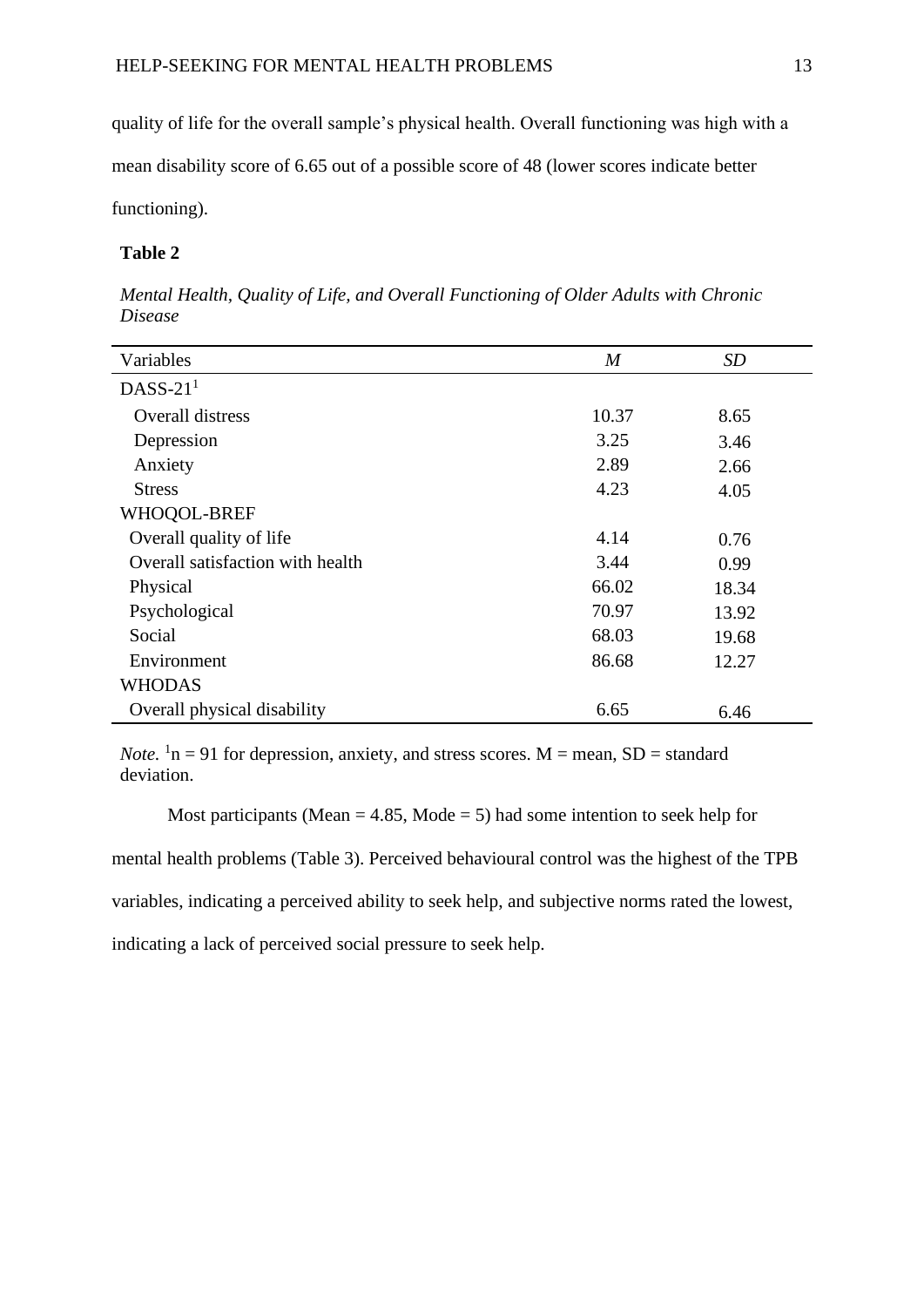#### **Table 3**

*Attitudes, Subjective Norms, Perceived Behavioural Control and Intentions to Seek Help Among Older Adults with Chronic Disease (rated on 7-point scales)*

| Variables                     | M    | SD   | Mode |
|-------------------------------|------|------|------|
| Attitudes                     | 5.00 | 0.90 | 4.75 |
| Subjective norms              | 3.95 | 1.10 | 4.00 |
| Perceived behavioural control | 6.02 | 0.72 | 6.75 |
| Intentions                    | 4.85 | 139  | 5.00 |

*Note.*  $M =$  mean,  $SD =$  standard deviation.

#### **Factors associated with Intentions to Seek Help**

A factorial ANOVA showed no significant interactions between intentions and demographic variables. A significant main effect on intentions was past use of mental health services,  $F(1,48) = 5.746$ ,  $p = .02$ .

A multivariate linear regression of the TPB predictor variables attitudes, subjective norms, and perceived behavioural control on intentions to seek help found all three TPB variables were significantly associated with intentions,  $F(3, 103) = 79.05$ ,  $p = .000$ . The traditional TPB model explained 69.7% of the variance in intentions to seek help for mental health problems. Attitudes (β = .54, *p* = .000) and perceived behavioural control (β = .26, *p* = .000) had the strongest influence on intentions, followed by subjective norms ( $\beta$  = .19, *p* = .008).

When the TPB model was extended to include other key factors, the TPB variables remained the only variables significantly associated with intentions. Bivariate correlations between model components are presented in Table 4.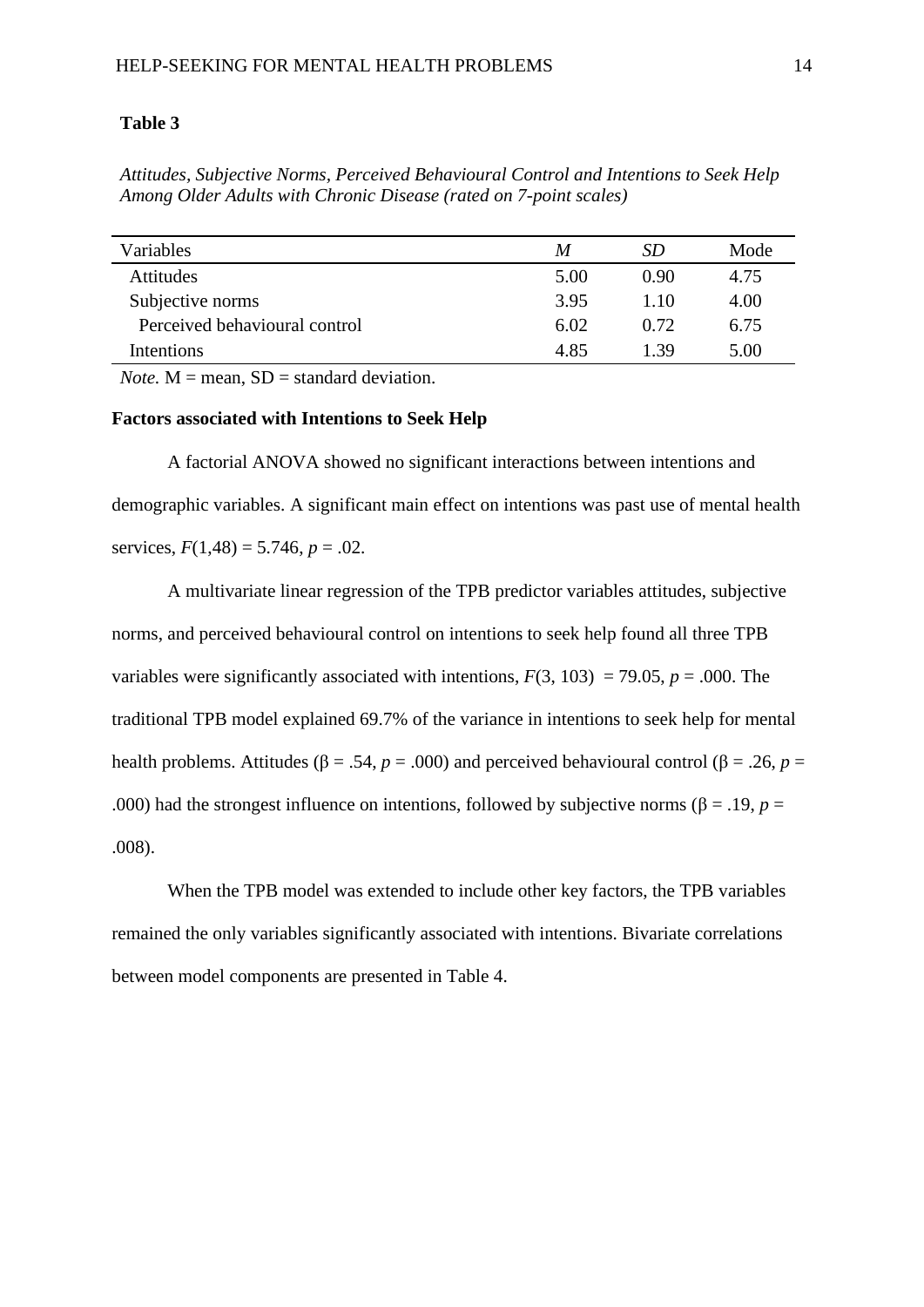## **Table 4**

| Variables                                |         | 2       | 3       | 4       | 5       | 6        | 7        | 8      |
|------------------------------------------|---------|---------|---------|---------|---------|----------|----------|--------|
| 1. Intentions                            |         | $.77**$ | $.65**$ | $.60**$ | $.28**$ | .01      | .01      | $-.01$ |
| 2. Attitudes                             | $.77**$ | 1       | $.60**$ | $.46**$ | $.44**$ | $-.02$   | .05      | $-.08$ |
| 3. Subjective norms                      | $.65**$ | $.60**$ | 1       | $.52**$ | .03     | .14      | .13      | $-.10$ |
| 4. Perceived<br>behavioural control      | $.60**$ | $.46**$ | $.52**$ | 1       | .11     | $.21*$   | $-.06$   | $.17*$ |
| 5. Past use of mental<br>health services | $.28**$ | $.44**$ | .03     | .11     | 1       | $-29**$  | .14      | .06    |
| 6. Overall quality of<br>life            | .01     | $-.02$  | .14     | $.21*$  | $-29**$ |          | $-.40**$ | $.22*$ |
| 7. Physical disability                   | .01     | .05     | .13     | $-.06$  | .14     | $-.40**$ | 1        | $.19*$ |
| 8. Number of<br>chronic diseases         | $-.01$  | $-.08$  | $-.10$  | $-.17*$ | .06     | $-22*$   | $.19*$   | 1      |

*Bivariate Correlations between TPB Model Components* 

*Note.*  $* p < .05 * p < .01$ .

The extended TPB model explained 71.3% of the variance in intentions to seek help. Attitudes (β = .53, *p* = .000) and perceived behavioural control (β = .28, *p* = .000) had the strongest influence on intentions across both TPB models (Table 5).

## **Table 5**

*Multiple Linear Regressions of Traditional TPB and Extended TPB Models*

| B       | <b>SEB</b> | β       |
|---------|------------|---------|
|         |            |         |
| $-3.29$ | 0.67       |         |
| 0.84    | 0.11       | $.54**$ |
| 0.24    | 0.09       | $.19*$  |
| 0.50    | 0.13       | $.26**$ |
|         |            |         |
| $-3.18$ | 0.87       |         |
| 0.82    | 0.13       | $.53**$ |
| 0.28    | 0.10       | $.23*$  |
| 0.54    | 0.13       | $.28**$ |
| $-0.02$ | 0.20       | $-.01$  |
| $-0.15$ | 0.12       | $-.08$  |
|         |            |         |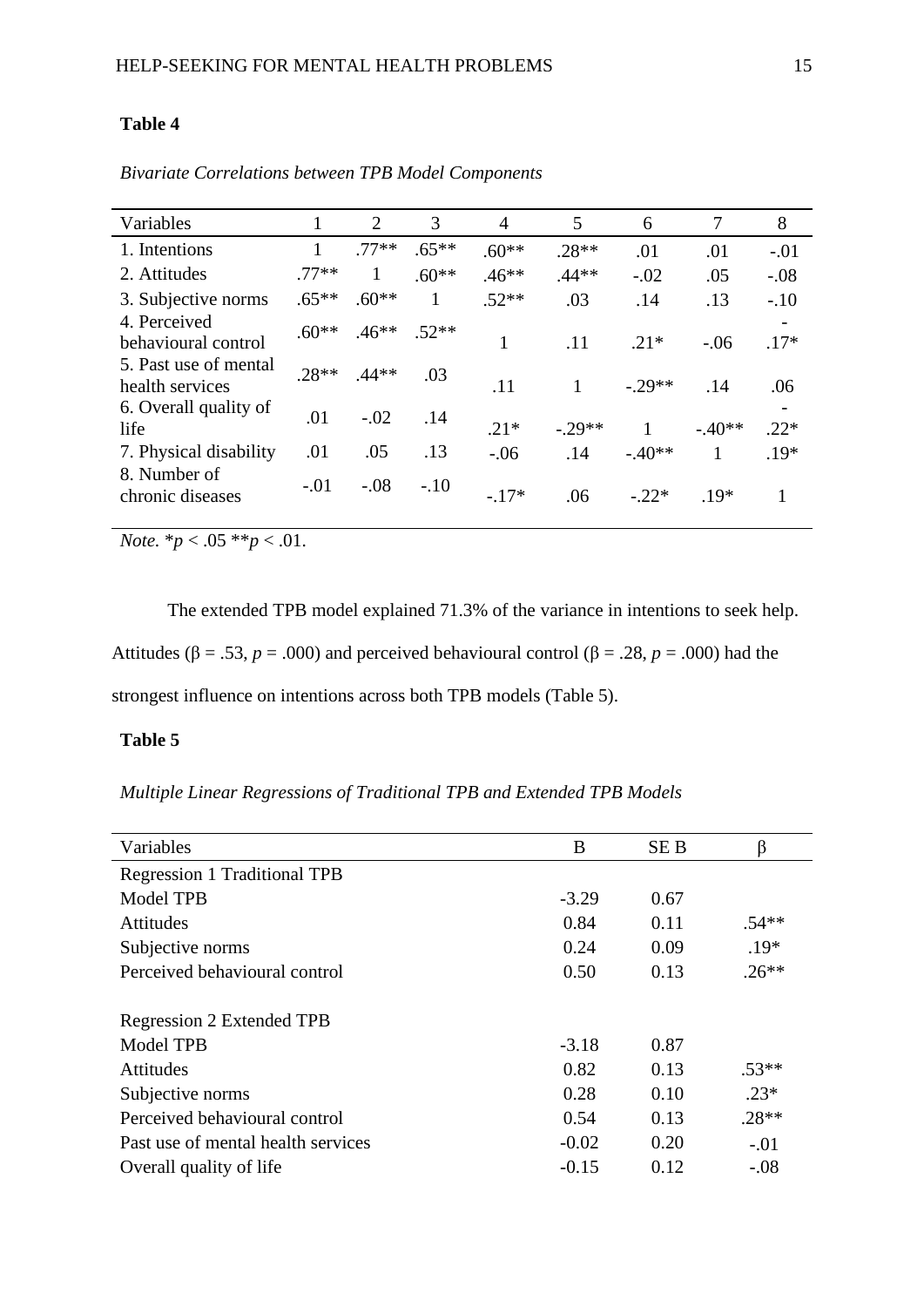| Physical disability        | $-0.02$ | - 0.01 | $-.08$ |
|----------------------------|---------|--------|--------|
| Number of chronic diseases | 0.23    | 0.13   | .10    |

*Note.* Regression 1 R<sup>2</sup> = .70, Regression 2 R<sup>2</sup> = .71.  ${}^*p$  < .05  ${}^*{}^*p$  < .001. B = unstandardized coefficient, SE B = standard error,  $\beta$  = beta.

#### **Other Correlates of Intentions to Seek Help**

To gain further insight into factors that may influence help-seeking intentions (Supplementary Table 2), bivariate correlations were calculated between the study variables and intentions. Overall psychological distress (DASS-21) was significantly correlated with intentions. The relationship was small and negative  $(r = -0.20, p = 0.028)$ . Interestingly, of the mental health subscales depression was the only variable significantly correlated with intentions. The relationship between depression and intentions was small and negative  $(r = -1)$ .25,  $p = .008$ ). Of the quality-of-life domains measured by the WHOQOL-BREF, the social and environment domains were significantly correlated with intentions. The relationship between the social domain and intentions was weak and positive  $(r = .30, p = .001)$ . The relationship between the environment domain and intentions was weak and positive  $(r = .29, )$  $p = .001$ ). Demographic variables were not strongly related to intentions.

#### **Discussion**

The current study applied the TPB to understand professional mental health helpseeking intentions among older adults with chronic disease. We investigated the influence of past help-seeking behaviour, quality of life, and physical health on help-seeking intentions.

In our sample, up to 30.8% had clinically relevant symptoms of psychological distress, comparable to previous studies that explored mental health help-seeking intentions (Mesidor & Sly, 2014; Westerhof et al., 2008; Zorrilla et al., 2019). Such rates are higher than rates of anxiety, depression and psychological distress among older adults in the community, yet expected among older adults with physical comorbidities (Australian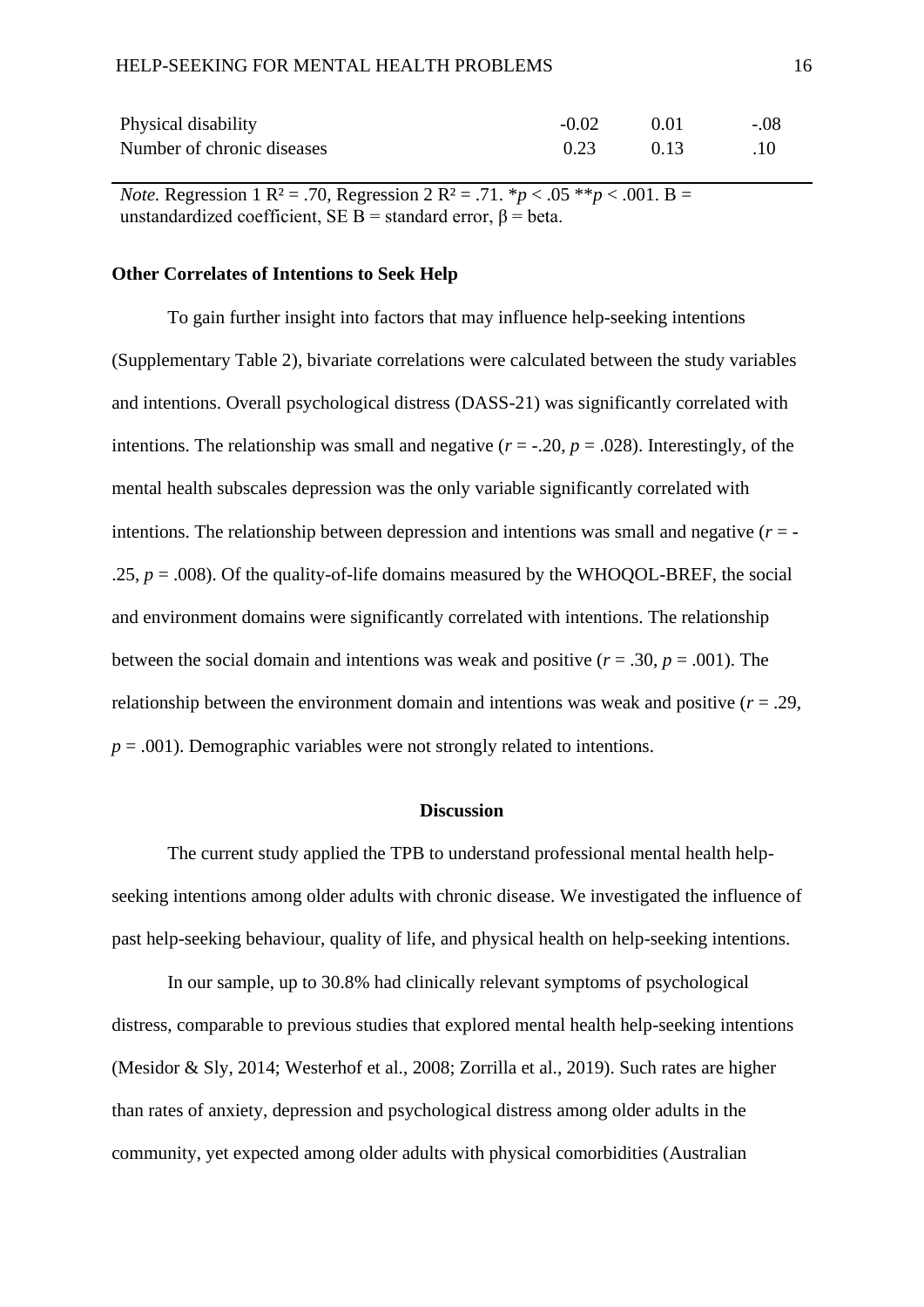Institute of Health and Welfare, 2015). Including participants regardless of mental health diagnoses is advantageous. It strengthens the validity of our findings and their applicability to the subpopulation of older adults with chronic disease in the community, paving the way to promoting intentions to seek professional mental health support, which would not have been possible with a clinical sample.

All TPB predictor variables were significantly associated with intentions to seek help among older adults with chronic disease and the traditional TPB model explained 70% of the variance in intentions to seek help. Additional factors identified as significant in the literature only accounted for 1.6% of the variance in intentions, with the TPB variables accounting for nearly all of the variation. This is congruent with past research, suggesting the TPB is appropriate for predicting psychological help-seeking (Hess & Tracey, 2013; Hyland et al., 2012; Schomerus et al., 2009; Skogstad et al., 2006; Tomczyk et al., 2020; Zorrilla et al., 2019).

Attitudes and perceived behavioural control were the strongest predictors of intentions, followed by subjective norms, with the former having been consistently found to influence mental health help-seeking intentions (Cuyler, 2016; Mojtabai et al., 2016; Schomerus et al., 2009). Older adults with chronic disease frequently contact primary health care services, which may explain the high perceived behavioural control in our sample (Brenes et al., 2015; Pepin et al., 2009). Promoting positive attitudes towards mental health help-seeking through targeted interventions may, therefore, facilitate the greatest change in help-seeking intentions. Subjective norms was a significant predictor of help-seeking, secondary to attitudes and perceived behavioural control, which is consistent with past research (Armitage & Conner, 2001). In western cultures, people appear to be less influenced by normative pressures as they age, and are guided more by their own attitudes and motivations (Cuyler, 2016; Seyala, 2011; Westerhof et al., 2008). This contradicts non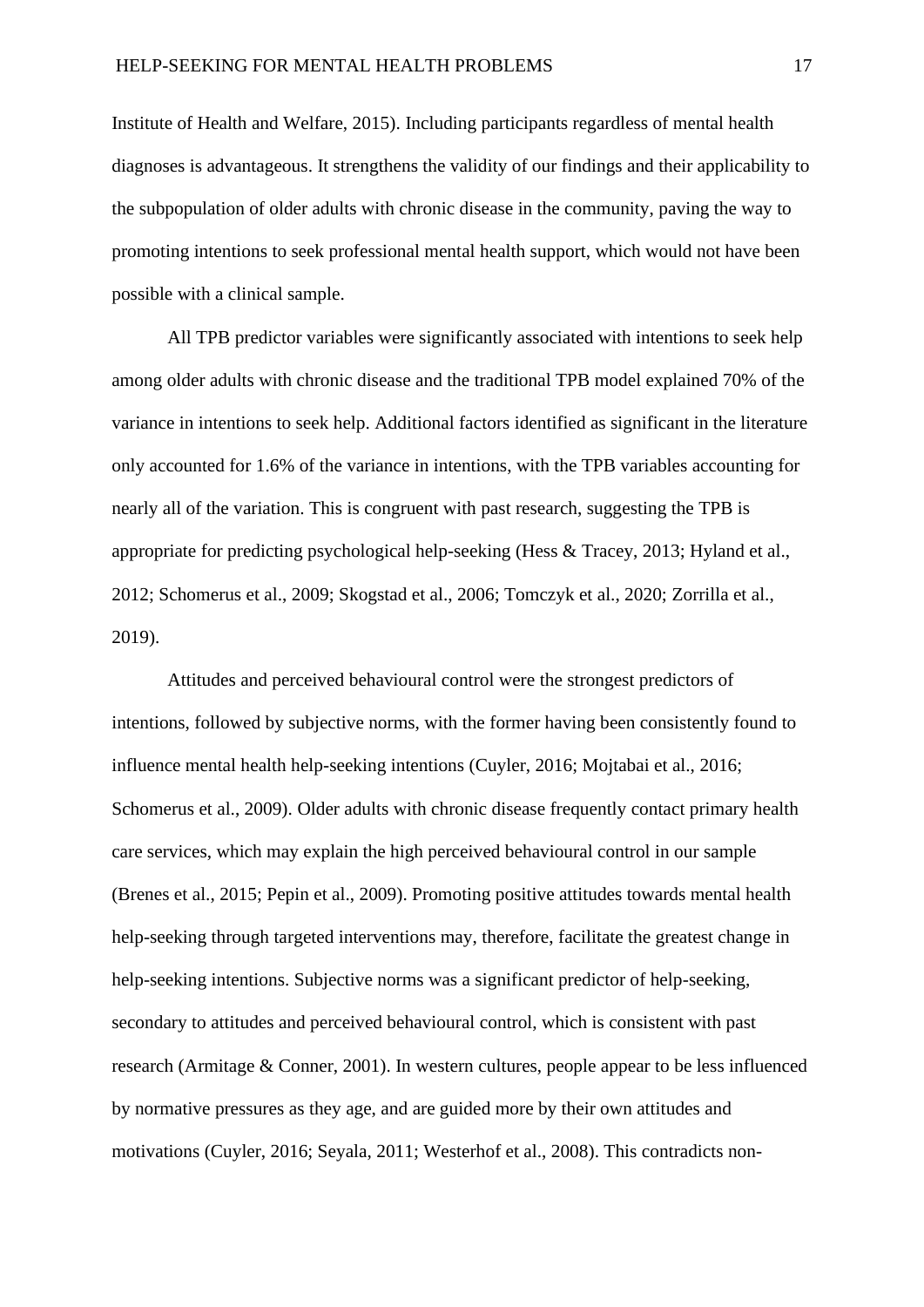western cultures such as South Asia and China, which are collectivistic, and the views of family and community are strongly related to help-seeking (Mo & Mak, 2009; Pilkington et al., 2012; Thake, 2014).

Physical health status and quality of life were found to influence health-related attitudes and behaviours including help-seeking (Crabb & Hunsley, 2006; Garrido et al., 2011; Gartland et al., 2019; Howard & Steggall, 2010; Mojtabai et al., 2002; Roh et al., 2017), which is incongruent with our results that found no such statistically significant association among older adults with chronic disease. This is surprising given the wellestablish interrelationship between chronic disease and mental health, and evidence that poor quality of life and worse physical health are associated with help-seeking in primary health care and mental health care (Clarke & Currie, 2009; Crabb & Hunsley, 2006; Garrido et al., 2011; Gartland et al., 2019; Verhaak et al., 2005).

It is important to note that studies have predominantly explored help-seeking behaviour, not help-seeking intentions. Antecedents of intentions and behaviour may differ, as demonstrated by the intention-behaviour gap (Sheeran, 2002). Moreover, studies have often focused on populations with specific health conditions, such as urinary incontinence and irritable bowel syndrome, rather than chronic diseases (Howard & Steggall, 2010; Ringström et al., 2007). Previous research has highlighted the effect of disease trajectories on the help-seeking process, which may account for our incongruent findings (Pelaez et al., 2015). Help-seeking intentions may be better understood in the context of each disease, and established between chronic disease diagnostic groups.

Most of our participants (68.2%) had one chronic disease, and therefore we were not able to accurately measure the impact of physical comorbidities on help-seeking intentions. In Australia, 50.5% of adults 65 years and older have two or more chronic conditions, however this was not reflected in our study (Australian Institute of Health and Welfare,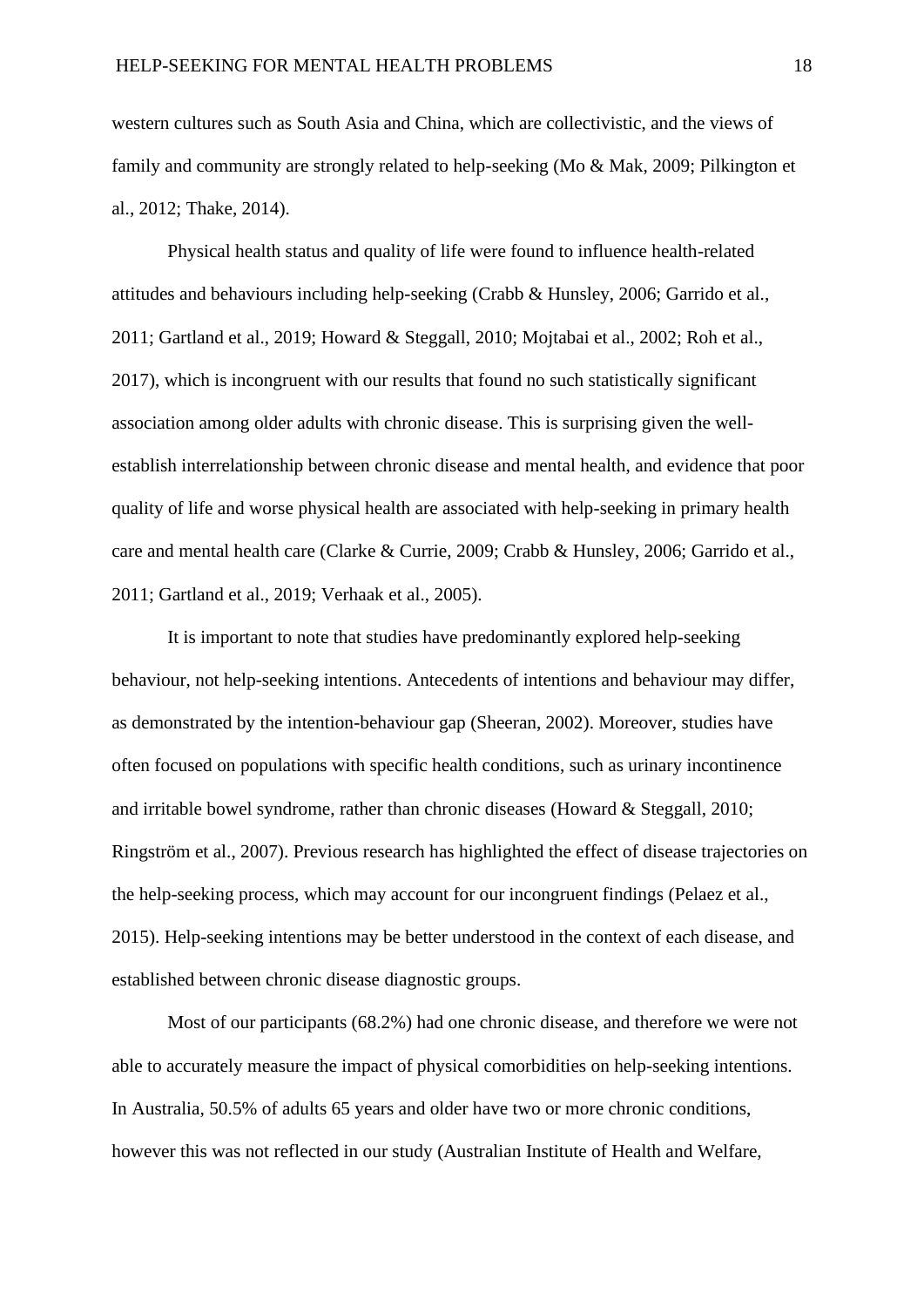2020). Interestingly, despite the non-significant result, the correlation between the number of chronic diseases and help-seeking intentions was negative  $(r = -0.01)$ , contrary to past research (Roh et al., 2017). In line with Roh's reasoning, it is therefore possible that better physical health increases one's perceived ability to access services, reflected through participants' strong endorsement of perceived behavioural control. Future research could explore the relationship between physical health and help-seeking intentions in samples with greater physical and mental comorbidities.

Considering the strength of the association between TPB predictor variables and intentions, beyond status variables, it is likely that attitudinal and belief-based factors have the greatest influence on mental health help-seeking in this population. Factors such as mental health stigma and perceived need for professional help have been found to influence help-seeking (Barney et al., 2006; Karlin et al., 2008; Li et al., 2017; Wuthrich & Frei, 2015). Such psychological variables could be measured and examined in statistical models of the TPB in the mental health field to better understand and predict help-seeking intentions and behaviour.

Past use of mental health services, whilst significantly correlated with intentions, was not associated with intentions in our regression model. This may reflect the temporal stability of help-seeking, that is, its susceptibility to change over time. It has been argued that past behaviour is only strongly related to future intentions and behaviour if the behaviour and its antecedents are stable (Ajzen, 1991, 2011; Sommer, 2011). Past behaviour has been conceptualised in various ways in the literature, such as habits, frequency of behaviour, and past experience with the behaviour (Sommer, 2011). It is therefore possible that past behaviour is not as pertinent to help-seeking as it is to other health-related behaviours (e.g., exercise, diet) as help-seeking is unlikely to be frequent and habitual in a non-clinical sample.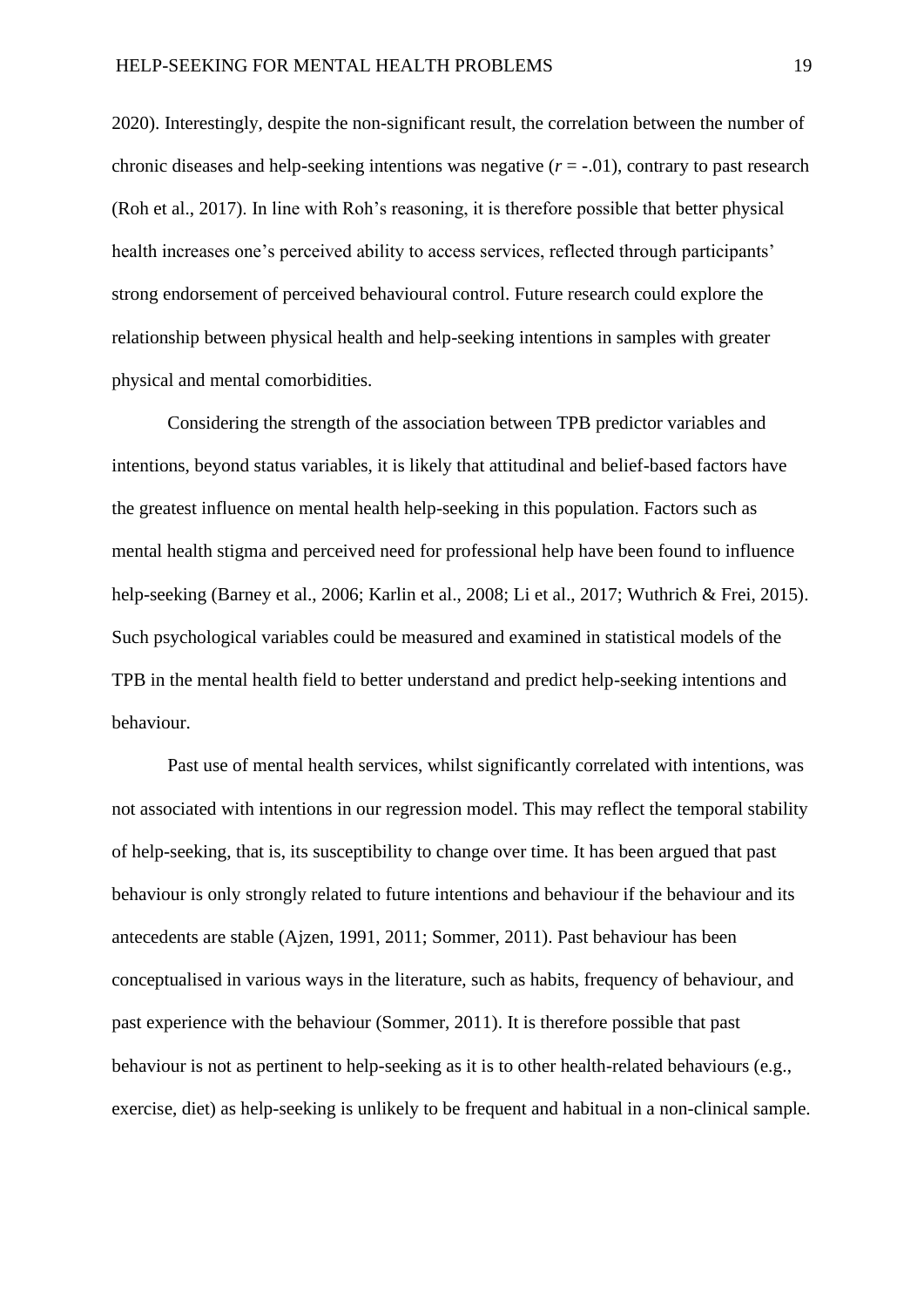Nevertheless, the role of past help-seeking has been widely debated in the literature and results are inconclusive. In the general field of health-related behaviours, past behaviour has been found to reliably predict intentions and behaviour (Ajzen, 2011; Kidwell & Jewell, 2008). In the field of mental health help-seeking, some support has been found for the direct and indirect effect of past help-seeking on intentions (Britt et al., 2011; Mackenzie et al., 2006; Stecker et al., 2010; Zorrilla et al., 2019). In the present population, older adults with chronic disease, an association between past behaviour and intentions may be detected in a larger sample. Still, Ajzen questions the role of past behaviour in the TPB as it is not a casual antecedent of intentions and may pose a fundamental threat to behaviour change, hence this topic remains unresolved and open to debate (Ajzen, 2011).

When examining other correlates of mental health help-seeking, overall psychological distress and depression symptoms were significantly correlated with intentions, however an inverse association was found. This suggests that as the severity of symptoms increase, intentions to seek help decreases. Whilst we acknowledge that the correlation between distress and intentions was weak  $(r < -0.30)$  it is likely that a larger sample size would have shown a stronger association. Although we expected a positive relationship between psychiatric symptomatology and intentions to seek help, there is a body of research, which supports our findings. Some authors found symptom severity did not predict help-seeking intentions (Logsdon et al., 2018; Mackenzie et al., 2006; Mak & Davis, 2014). Researchers who have found a negative relationship between psychological distress and help-seeking intentions speculate this is due to unfavourable treatment beliefs or impairments in coping strategies as distress increases (Ward-Ciesielski et al., 2019; Wilson, 2010). This reinforces the role of belief-based factors in shaping behavioural intentions. Cognitive-behavioural theories may also help to explain this finding, as theories of depression suggest helplessness, hopelessness and negativity are key components of depressed mood (Haaga et al., 1991; Liu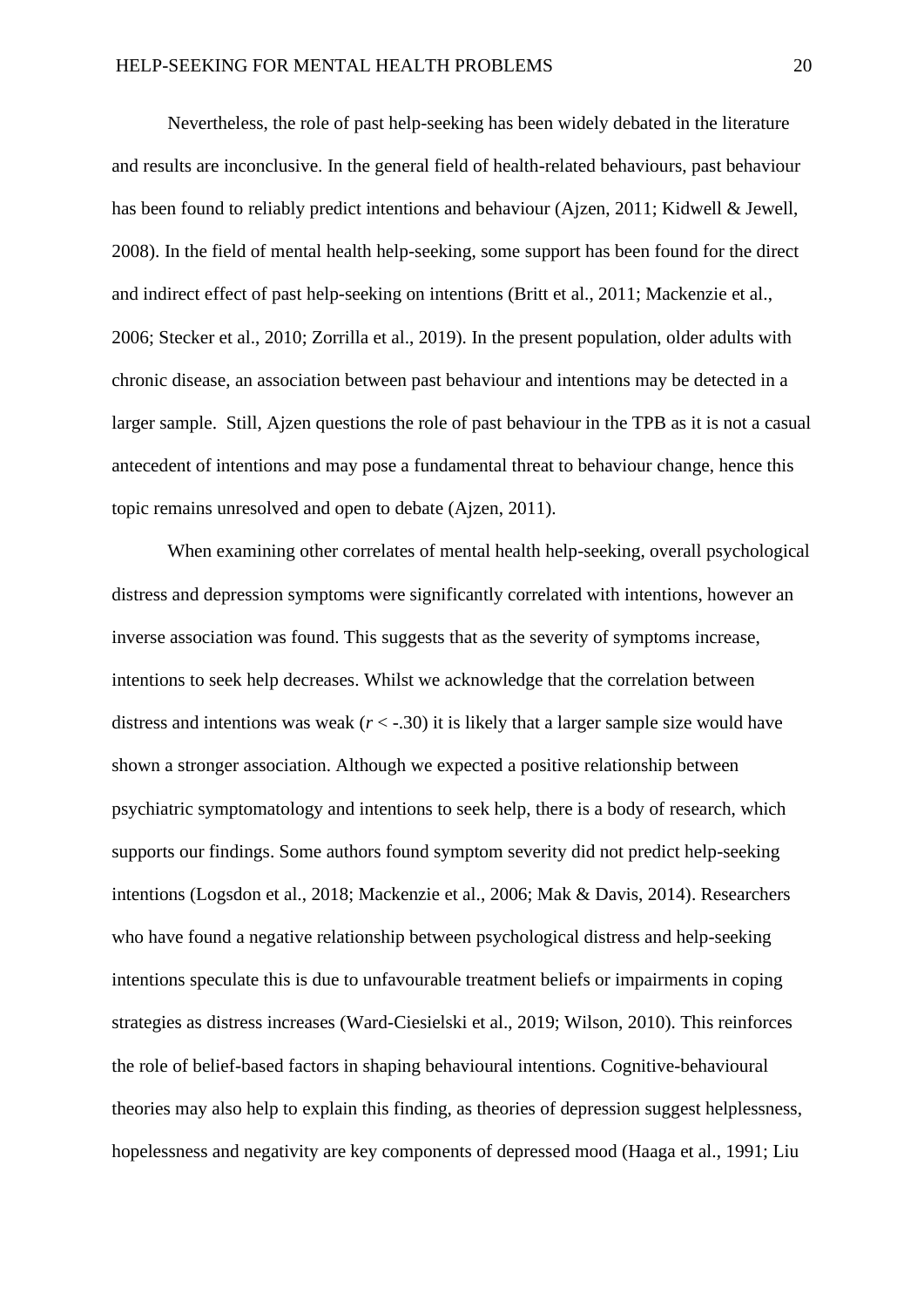et al., 2015; Pryce et al., 2011). Such symptoms can reduce help-seeking intentions (Nagai, 2015).

One of the main strengths of the present study is the composition of the sample. Age and gender distributions of participants were comparable to that of older adults in Australia according to the latest Census of Population and Housing (Australian Bureau of Statistics, 2016). To establish generalisability of the results a larger and representative sample is required. A larger sample size may also improve our ability to identify further significant predictors of intentions. Nevertheless, the sample size was sufficient to conduct multiple regression analyses and detect important factors associated with mental health help-seeking.

Furthermore, participants were recruited from numerous avenues including independent living facilities, health centres, non-government organisations and local governments thereby reducing sampling bias. It is possible that self-selection bias affected the findings as our participants may have been among those more likely to engage in the first place. Attempts were made to overcome this by random selection of potential participants from a registry when recruiting through health centres and notifying all eligible participants at independent living facilities of the study. Despite the potential bias it was important to allow participants to self-select to ensure voluntary participation and participants confidentiality.

Notably, the cross-sectional nature of our study limited our ability to predict helpseeking intentions and restricts the inferences we can draw. Longitudinal research could identify predictors of actual intentions and behaviour, and inform primary health care and mental health care practice.

In the context of mental health help-seeking, our study was one of the few that extended the TPB to a population at risk of mental and physical decline, and to our knowledge, is the first to apply the TPB to older adults with chronic disease in this context.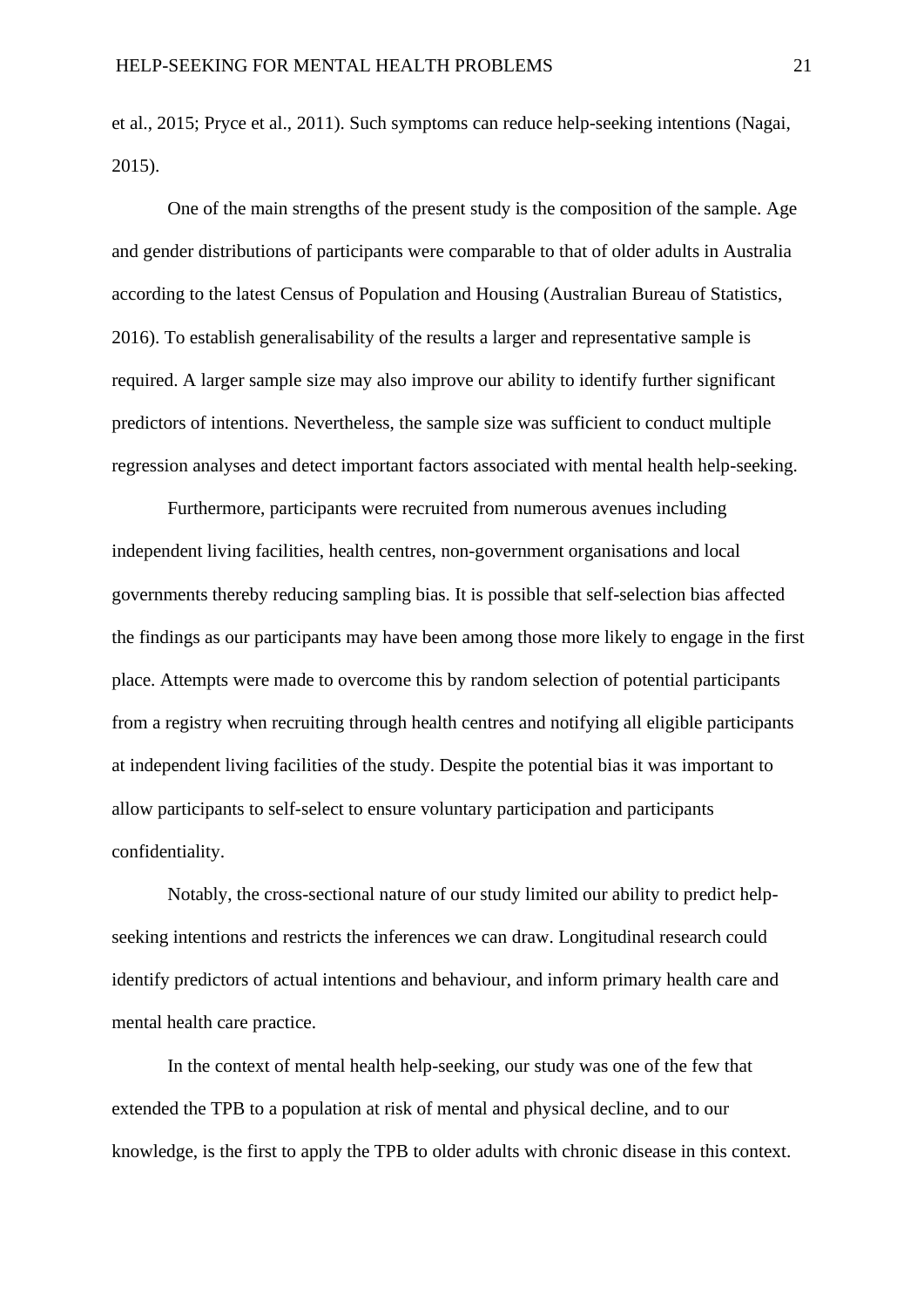Applying the TPB to at-risk populations is important as they are in the greatest need of early intervention to prevent morbidity and mortality.

#### **Conclusions**

Our findings support the TPB in understanding mental health help-seeking intentions. Attitudes, perceived behavioural control, and subjective norms are important to intentions to seek help. Our study provides valuable insights into mental health help-seeking and paves the way for future research in the area. To improve our knowledge, further attitudinal and beliefbased variables, such as mental health stigma and perceived need, could be considered with the TPB in the mental health field. Different chronic disease diagnostic groups could also be considered, as some disorders may have unique predictors of help-seeking. Experimentation could identify actual predictors of mental health help-seeking intentions and behaviour, and how to best intervene to increase help-seeking in this population. Finally, initiatives such as Telehealth and eTherapy are reducing physical barriers to health care and are being increasingly used in the community (Healthdirect, 2019; Johnson et al., 2012). Applying the TPB to understand online help-seeking is a growing field and a feasible way forward in the current climate.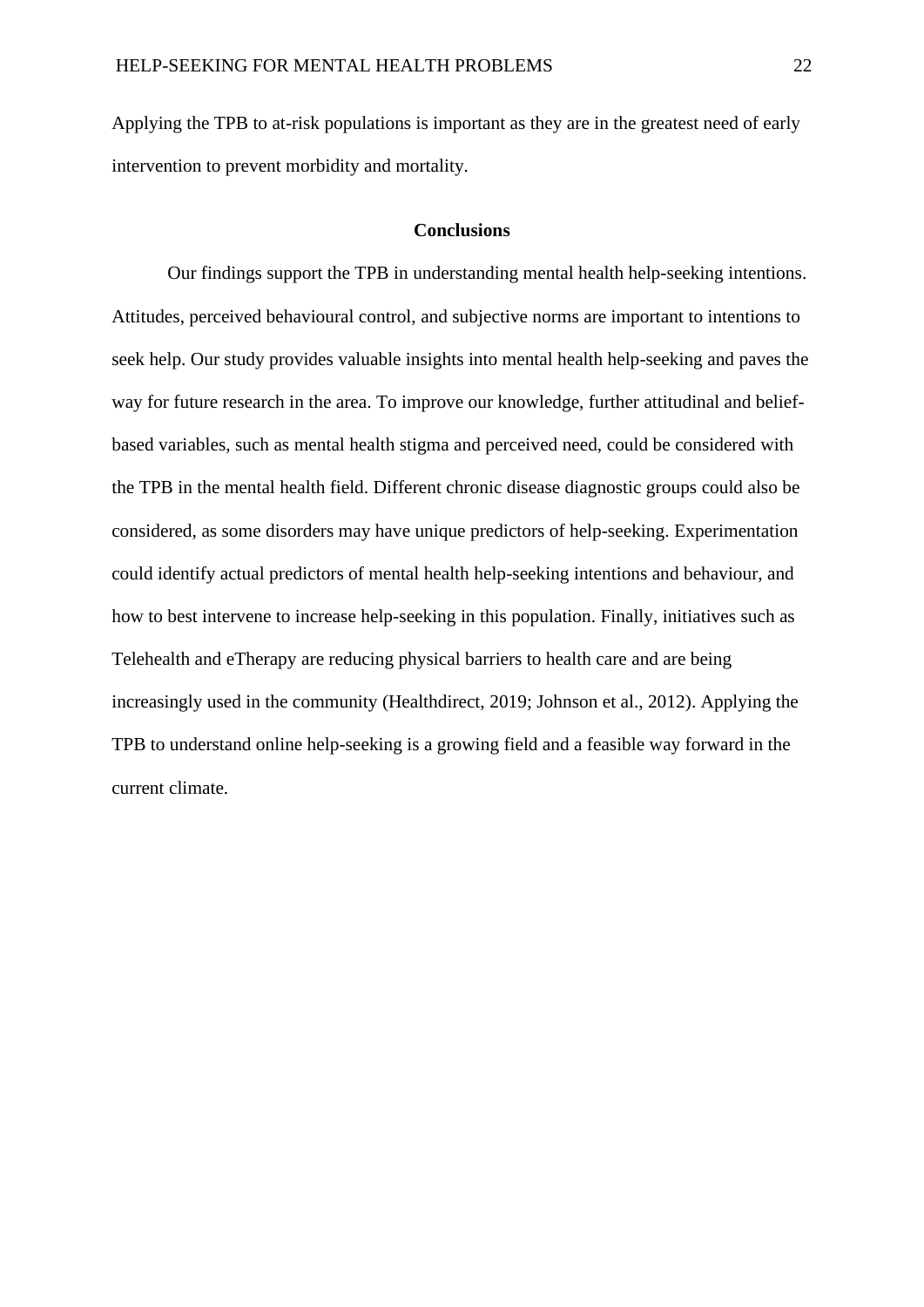#### **References**

- Ajzen, I. (1991). The theory of planned behavior. *Organizational Behavior and Human Decision Processes*, *50*(2), 179–211. https://doi.org/10.1016/0749-5978(91)90020-T
- Ajzen, I. (2006). *Constructing a theory of planned behavior questionnaire*. University of Massachusetts Amherst. https://people.umass.edu/aizen/pdf/tpb.measurement.pdf
- Ajzen, I. (2011). The theory of planned behaviour: Reactions and reflections. *Psychology and Health*, *26*(9), 1113–1127. https://doi.org/10.1080/08870446.2011.613995
- Aldalaykeh, M., Al-Hammouri, M. M., & Rababah, J. (2019). Predictors of mental health services help-seeking behavior among university students. *Cogent Psychology*, *6*(1), 1– 10. https://doi.org/10.1080/23311908.2019.1660520
- Aljuaid, T., & Sasi, S. (2016). Proper imputation techniques for missing values in data sets. *Proceedings of the 2016 International Conference on Data Science and Engineering (ICDSE)*, 1–5. https://doi.org/10.1109/ICDSE.2016.7823957
- Armitage, C. J., & Conner, M. (2001). Efficacy of the theory of planned behaviour: a metaanalytic review. *British Journal of Social Psychology*, *40*(4), 471–499. https://doi.org/10.1348/014466601164939
- Australian Bureau of Statistics. (2016). *Census of population and housing: reflecting Australia - stories from the census, 2016 (Cat. No. 2071.0)*. Australian Bureau of Statistics. https://www.abs.gov.au/ausstats/abs@.nsf/Lookup/by Subject/2071.0~2016~Main Features~Ageing Population~14
- Australian Institute of Health and Welfare. (2015). *Australia's welfare 2015: 6.4 Mental health of older Australians*. Australian Institute of Health and Welfare. https://www.aihw.gov.au/getmedia/c2ff6c58-e05e-49ed-afd7-43bd21eef4e2/AW15-6-4-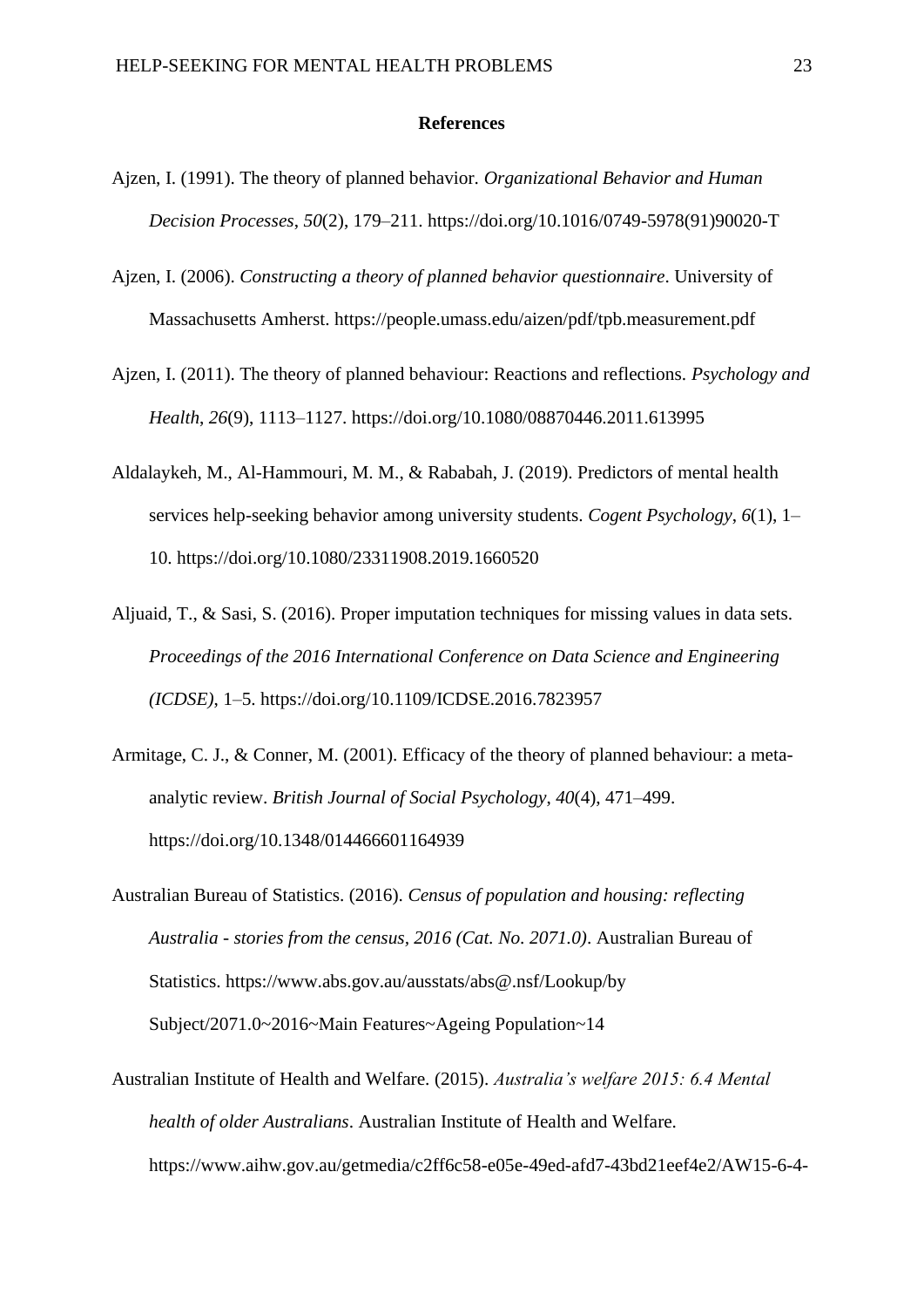Mental-health-of-older-Australians.pdf.aspx

- Australian Institute of Health and Welfare. (2020). *Chronic conditions and multimorbidity*. Australian Institute of Health and Welfare. https://www.aihw.gov.au/reports/australiashealth/chronic-conditions-and-multimorbidity
- Barney, L. J., Griffiths, K. M., Jorm, A. F., & Christensen, H. (2006). Stigma about depression and its impact on help-seeking intentions. *Australian and New Zealand Journal of Psychiatry*, *40*(1), 51–54. https://doi.org/10.1111/j.1440-1614.2006.01741.x
- Bowling, A., Hankins, M., Windle, G., Bilotta, C., & Grant, R. (2013). A short measure of quality of life in older age: The performance of the brief Older People's Quality of Life questionnaire (OPQOL-brief). *Archives of Gerontology and Geriatrics*, *56*(1), 181–187. https://doi.org/10.1016/j.archger.2012.08.012
- Brenes, G. A., Danhauer, S. C., Lyles, M. F., Hogan, P. E., & Miller, M. E. (2015). Barriers to mental health treatment in rural older adults. *The American Journal of Geriatric Psychiatry*, *23*(11), 1172–1178. https://doi.org/10.1016/j.jagp.2015.06.002
- Britt, T. W., Bennett, E. A., Crabtree, M., Haugh, C., Oliver, K., Mcfadden, A., & Pury, C. L. S. (2011). The theory of planned behavior and reserve component veteran treatment seeking. *Military Psychology*, *23*(1), 82–96. https://doi.org/10.1080/08995605.2011.534417
- Chai, Y. H., Tong, S. F., & Khairuddin, W. (2021). Intention to seek professional help for depression and its associated factors among elderly patients in tenkera health clinic, Melaka, Malaysia. *Medical Journal of Malaysia*, *76*(1), 61–67. https://pubmed.ncbi.nlm.nih.gov/33510111/

Chaplin, R., Farquharson, L., Clapp, M., & Crawford, M. (2015). Comparison of access,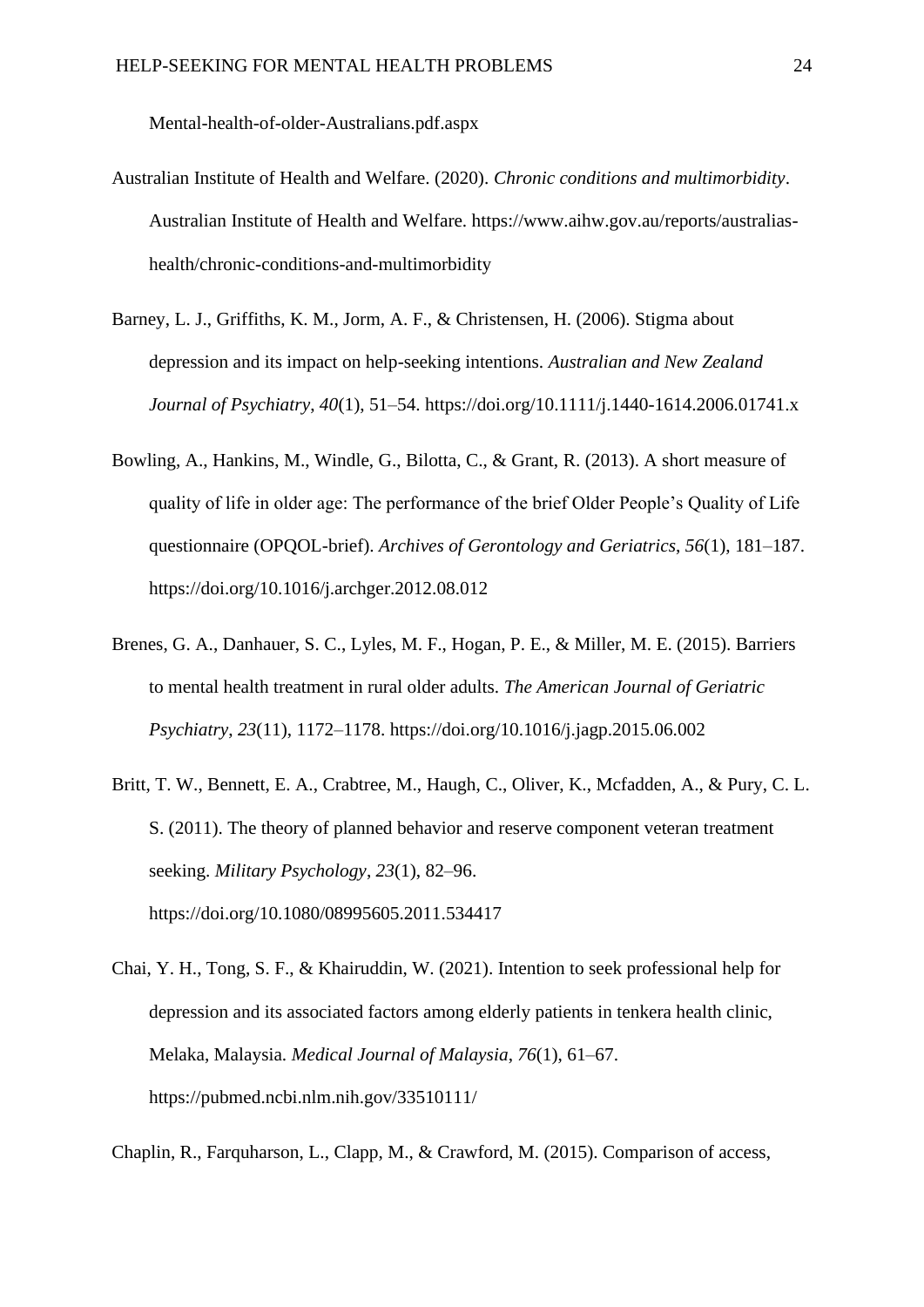outcomes and experiences of older adults and working age adults in psychological therapy. *International Journal of Geriatric Psychiatry*, *30*(2), 178–184. https://doi.org/10.1002/gps.4122

- Clarke, D. M., & Currie, K. C. (2009). Depression, anxiety and their relationship with chronic diseases: A review of the epidemiology, risk and treatment evidence. *The Medical Journal of Australia*, *190*(7 Suppl), S54–S60. https://doi.org/10.5694/j.1326- 5377.2009.tb02471.x
- Conner, M., & Armitage, C. J. (1998). Extending the theory of planned behavior: A review and avenues for further research. *Journal of Applied Social Psychology*, *28*(15), 1429– 1464. https://doi.org/10.1111/j.1559-1816.1998.tb01685.x
- Cooke, R., Dahdah, M., Norman, P., & French, D. P. (2016). How well does the theory of planned behaviour predict alcohol consumption? A systematic review and meta-analysis. *Health Psychology Review*, *10*(2), 148–167. https://doi.org/10.1080/17437199.2014.947547
- Crabb, R., & Hunsley, J. (2006). Utilization of mental health care services among older adults with depression. *Journal of Clinical Psychology*, *62*(3), 299–312. https://doi.org/10.1002/jclp.20231
- Cuyler, M., & Guerrero, L. (2019). Mental health help-seeking intentions and organizational climate among military members. *Military Psychology*, *31*(4), 315–325. https://doi.org/10.1080/08995605.2019.1630229
- Cuyler, M. T. (2016). *Mental health help-seeking intention and organizational climate in a population of military service members*. (Publication No. 10124162) [Doctoral dissertation, The University of Texas at El Paso]. ProQuest Dissertations and Theses Global.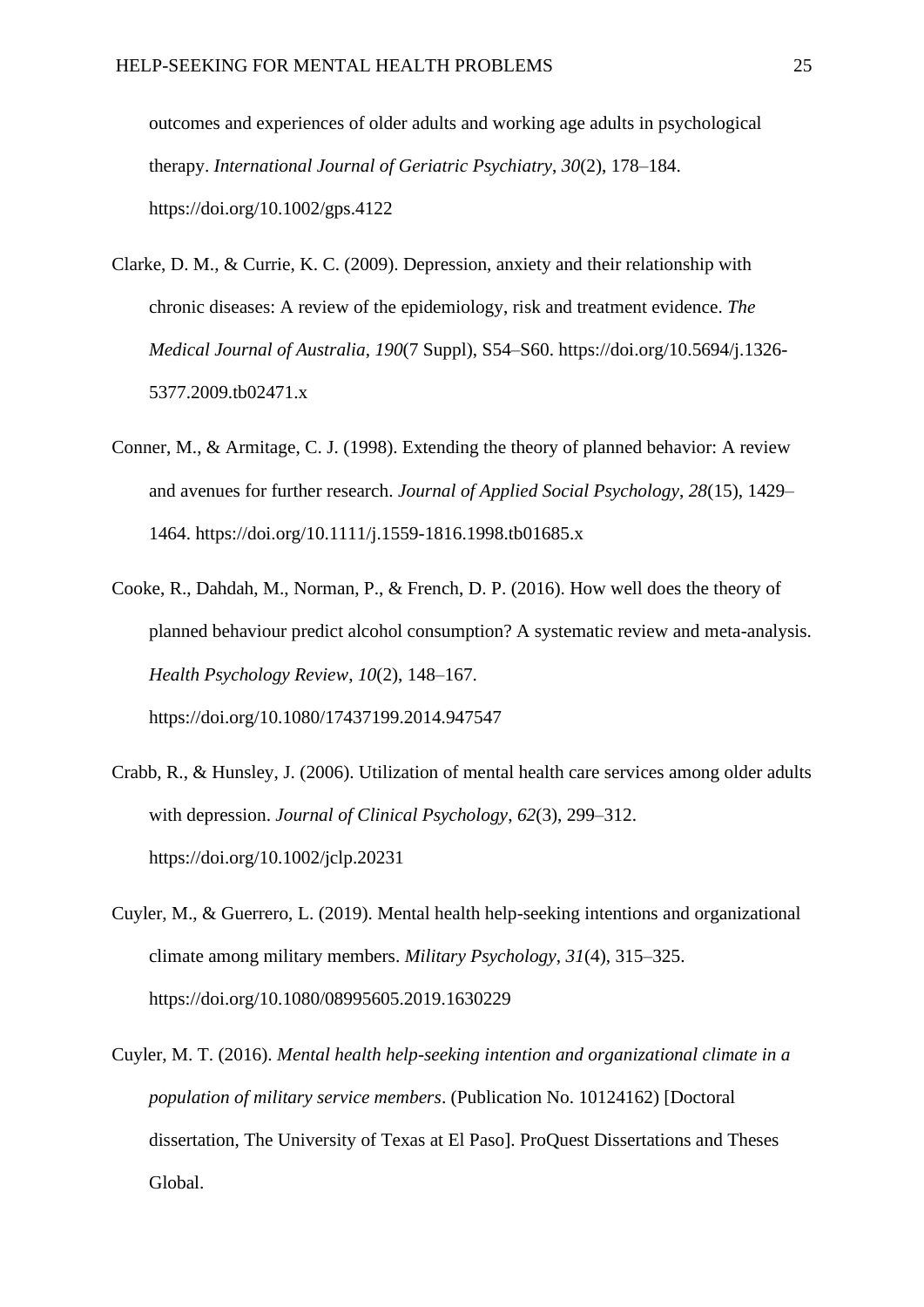- Department of Health. (2018). *Fact sheet. Primary health care*. Department of Health. https://www1.health.gov.au/internet/main/publishing.nsf/Content/Fact-Sheet-Primary-Health-Care
- Downs, D. S., & Hausenblas, H. A. (2005). The theories of reasoned action and planned behavior applied to exercise: A meta-analytic update. *Journal of Physical Activity and Health*, *2*(1), 76–97. https://doi.org/10.1123/jpah.2.1.76
- Egede, L. E. (2005). Effect of comorbid chronic diseases on prevalence and odds of depression in adults with diabetes. *Psychosomatic Medicine*, *67*(1), 46–51. https://doi.org/10.1097/01.psy.0000149260.82006.fb
- Federici, S., Bracalenti, M., Meloni, F., & Luciano, J. V. (2017). World Health Organization Disability Assessment Schedule 2.0: An international systematic review. *Disability and Rehabilitation*, *39*(23), 2347–2380. https://doi.org/10.1080/09638288.2016.1223177
- Fernández-Ballesteros, R. (2011). Quality of life in old age: Problematic issues. *Applied Research in Quality of Life*, *6*(1), 21–40. https://doi.org/10.1007/s11482-010-9110-x
- Francis, J., Eccles, M. P., Johnston, M., Walker, A. E., Grimshaw, J. M., Foy, R., Kaner, E. F. S., Smith, L., & Bonetti, D. (2004). *Constructing questionnaires based on the theory of planned behaviour: A manual for health services researchers*. Centre for Health Services Research. http://openaccess.city.ac.uk/1735/
- Garrido, M. M., Kane, R. L., Kaas, M., & Kane, R. A. (2011). Use of mental health care by community-dwelling older adults. *Journal of the American Geriatrics Society*, *59*(1), 50–56. https://doi.org/10.1111/j.1532-5415.2010.03220.x
- Gartland, N., Long, H., & Skevington, S. M. (2019). Undiagnosed cancer symptoms in the community: does poor quality of life influence the decision to seek help? *Quality of Life*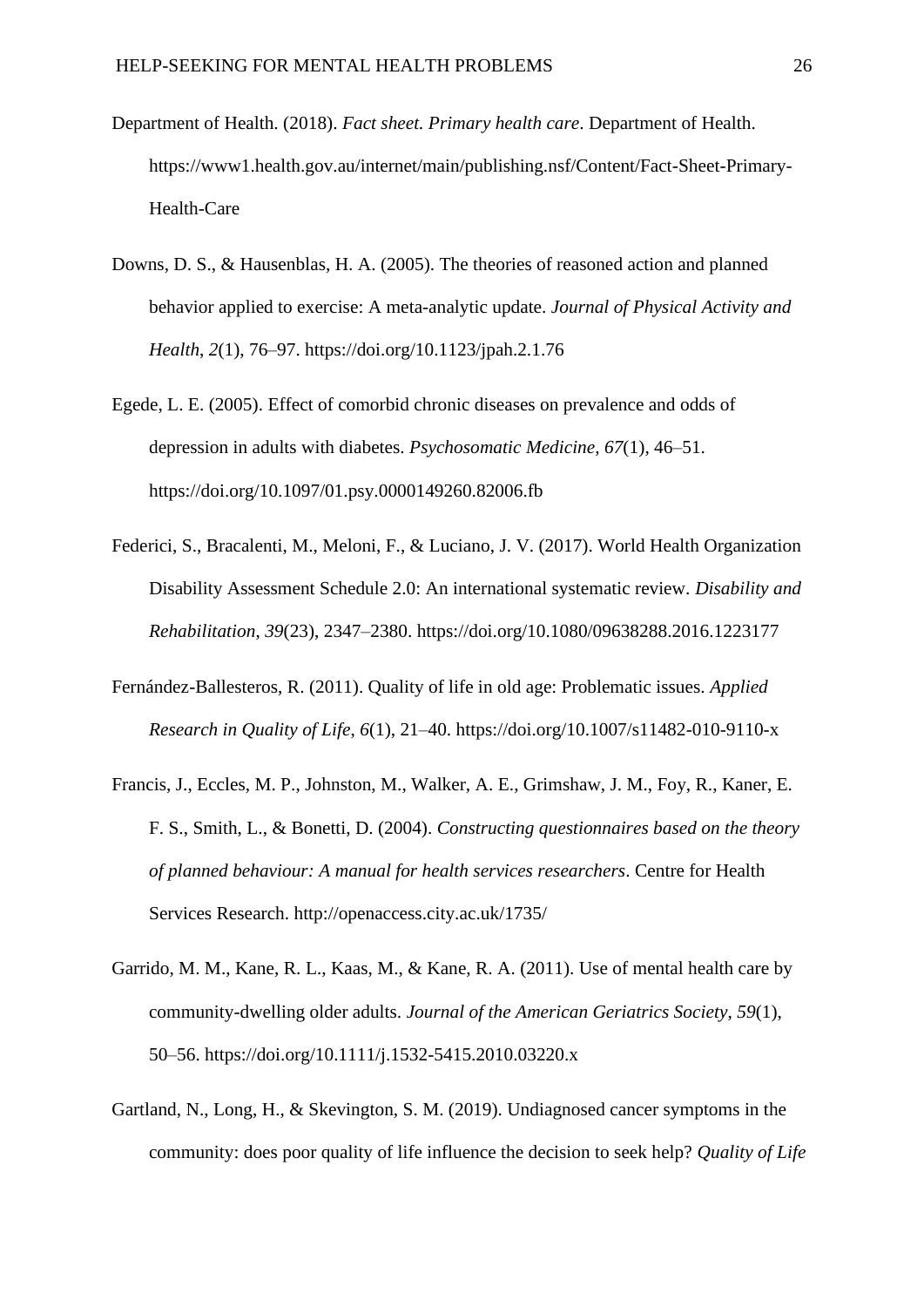*Research*, *28*(5), 1327–1335. https://doi.org/10.1007/s11136-018-2088-9

- Gloster, A. T., Rhoades, H. M., Novy, D., Klotsche, J., Senior, A., Kunik, M., Wilson, N., & Stanley, M. A. (2008). Psychometric properties of the Depression Anxiety and Stress Scale-21 in older primary care patients. *Journal of Affective Disorders*, *110*(3), 248–259. https://doi.org/10.1016/j.jad.2008.01.023.
- Godil, A., Mallick, M. S. A., Adam, A. M., Haq, A., Khetpal, A., Afzal, R., Salim, M., & Shahid, N. (2017). Prevalence and severity of depression in a Pakistani population with at least one major chronic disease. *Journal of Clinical and Diagnostic Research*, *11*(8), OC05-OC10. https://doi.org/10.7860/JCDR/2017/27519.10329
- Godin, G., & Kok, G. (1996). The theory of planned behavior: A review of its applications to health- related behaviors. *American Journal of Health Promotion*, *11*(2), 87–98. https://doi.org/10.4278/0890-1171-11.2.87
- Gomez, R., Summers, M., Summers, A., Wolf, A., & Summers, J. J. (2014). Depression Anxiety Stress Scales-21: Factor structure and test-retest invariance, and temporal stability and uniqueness of latent factors in older adults. *Journal of Psychopathology and Behavioral Assessment*, *36*(2), 308–317. https://doi.org/10.1007/s10862-013-9391-0
- Haaga, D. A. F., Dyck, M. J., & Ernst, D. (1991). Empirical status of cognitive theory of depression. *Psychological Bulletin*, *110*(2), 215–236. https://doi.org/10.1037/0033- 2909.110.2.215
- Hamilton, K., & White, K. M. (2008). Extending the theory of planned behaviour: the role of self and social influences in predicting adolescent regular moderate-to-vigorous physical activity. *Journal of Sport & Exercise Psychology*, *30*(1), 56–74. https://doi.org/10.1123/jsep.30.1.56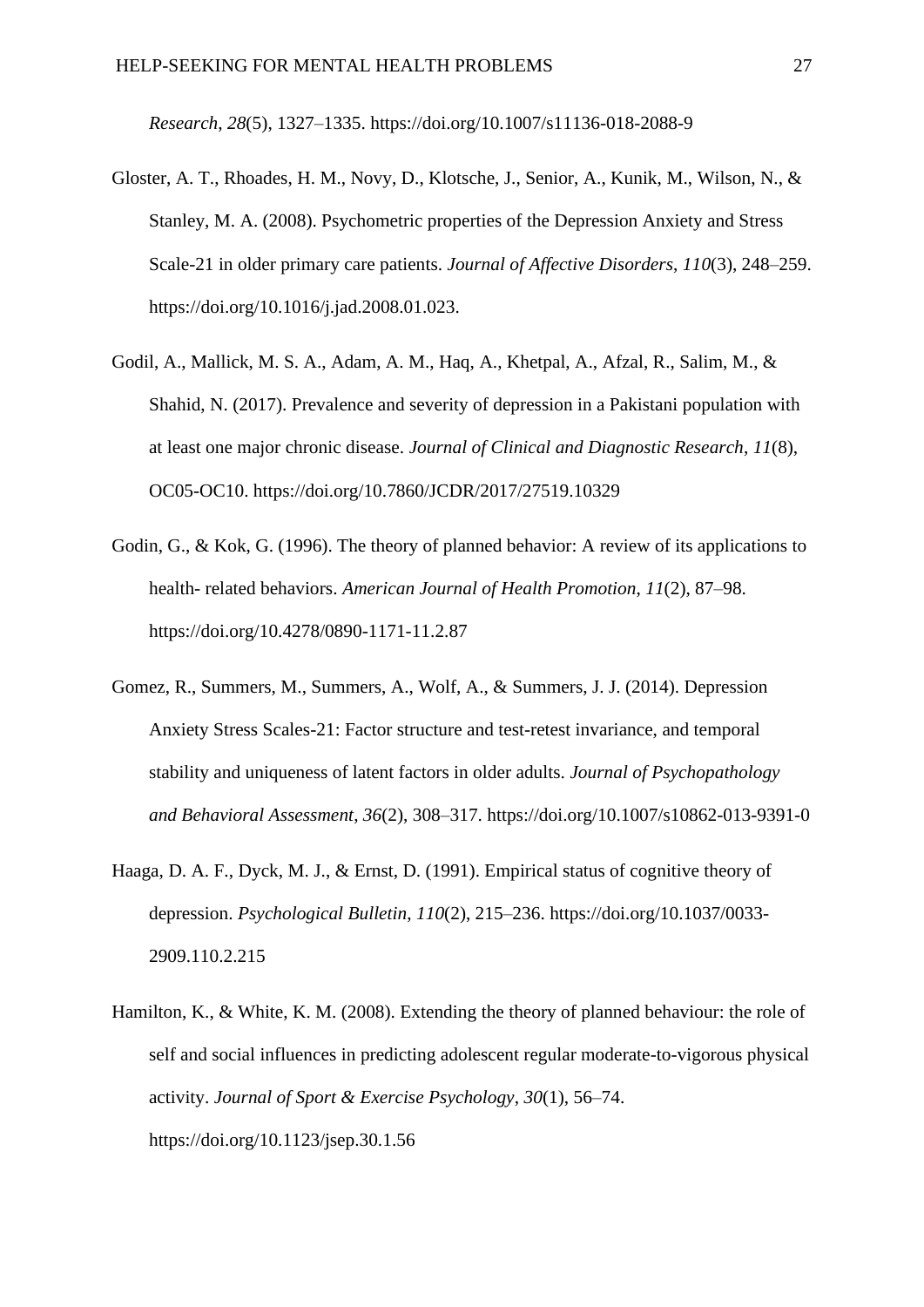- Han, K. M., Ko, Y. H., Yoon, H. K., Han, C., Ham, B. J., & Kim, Y. K. (2018). Relationship of depression, chronic disease, self-rated health, and gender with health care utilization among community-living elderly. *Journal of Affective Disorders*, *241*, 402–410. https://doi.org/10.1016/j.jad.2018.08.044
- Healthdirect. (2019). *Online therapy (eTherapy)*. Australian Government. Department of Health. https://www.healthdirect.gov.au/etherapy
- Hess, T. R., & Tracey, T. J. G. (2013). Psychological help-seeking intention among college students across three problem areas. *Journal of Counseling and Development*, *91*(3), 321–330. https://doi.org/10.1002/j.1556-6676.2013.00100.x
- Howard, F., & Steggall, M. (2010). Urinary incontinence in women: quality of life and helpseeking. *British Journal of Nursing*, *19*(12), 742–749. https://doi.org/10.12968/bjon.2010.19.12.48651
- Hyland, P., Boduszek, D., Shevlin, M., & Adamson, G. (2012). Investigating the latent structure of the theory of planned behavior and its effectiveness in explaining intentions to participate in counseling among a sample of police officers. *Journal of Police and Criminal Psychology*, *27*(2), 129–140. https://doi.org/10.1007/s11896-012-9103-9
- Jakobsen, J. C., Gluud, C., Wetterslev, J., & Winkel, P. (2017). When and how should multiple imputation be used for handling missing data in randomised clinical trials - A practical guide with flowcharts. *BMC Medical Research Methodology*, *17*(1), 1–10. https://doi.org/10.1186/s12874-017-0442-1
- Johnson, A., & Conner, K. (2019). It gets better with time: The perception of stigma among older adults with chronic physical illness and in recovery from mental health condition. *American Journal of Undergraduate Research*, *15*(4), 79–90. https://doi.org/10.33697/ajur.2019.009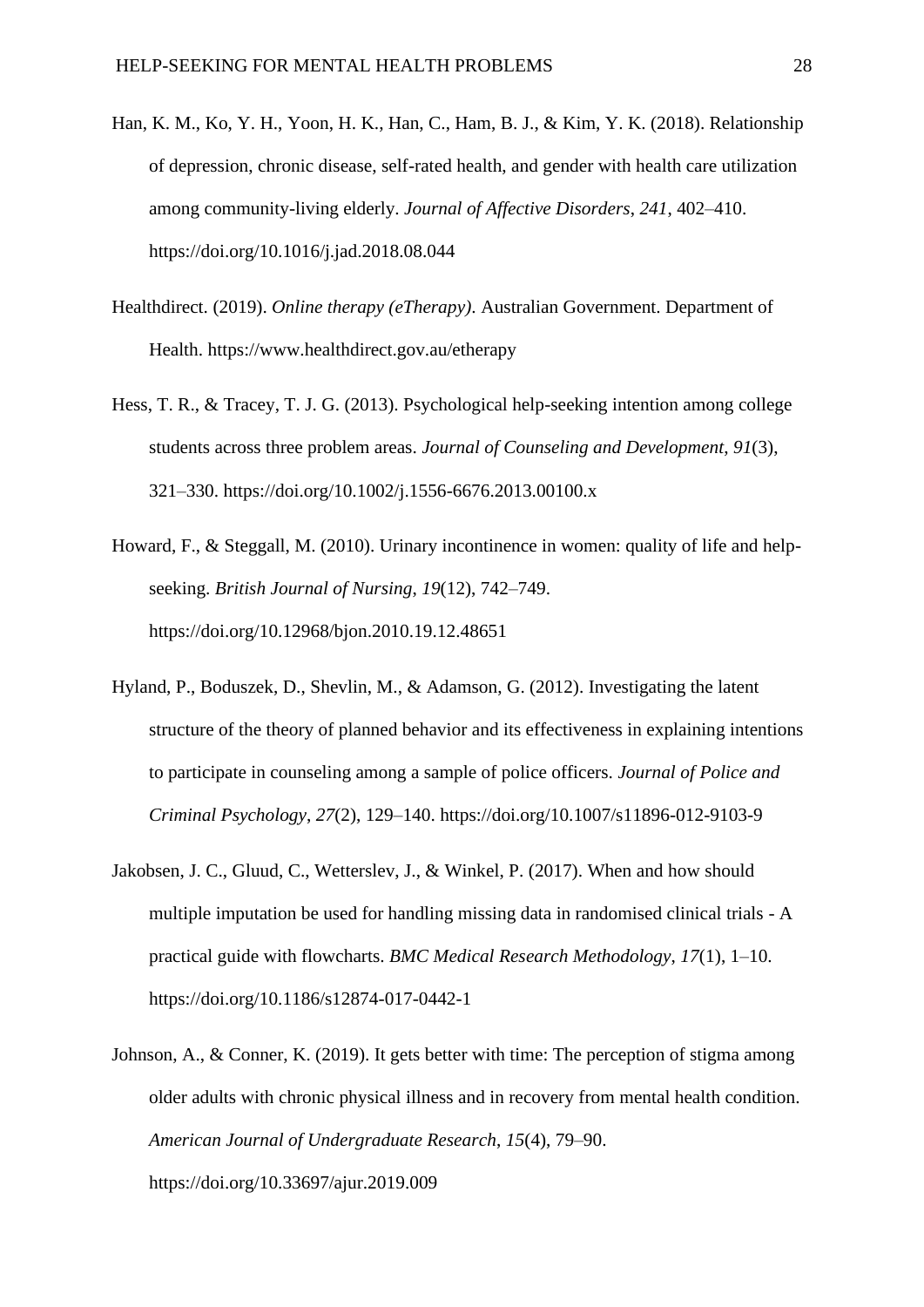- Karlin, B. E., Duffy, M., & Gleaves, D. H. (2008). Patterns and predictors of mental health service use and mental illness among older and younger adults in the United States. *Psychological Services*, *5*(3), 275–294. https://doi.org/10.1037/1541-1559.5.3.275
- Kidwell, B., & Jewell, R. D. (2008). The influence of past behavior on behavioral intent: An information-processing explanation. *Psychology and Marketing*, *25*(12), 1151–1166. https://doi.org/10.1002/mar.20258
- Komiti, A., Judd, F., & Jackson, H. (2006). The influence of stigma and attitudes on seeking help from a GP for mental health problems: A rural context. *Social Psychiatry and Psychiatric Epidemiology*, *41*(9), 738–745. https://doi.org/10.1007/s00127-006-0089-4
- Li, W., Denson, L. A., & Dorstyn, D. S. (2017). Help-seeking intentions and behaviors among mainland Chinese college students: Integrating the theory of planned behavior and behavioral model of health services use. *International Journal for the Advancement of Counselling*, *39*(2), 125–148. https://doi.org/10.1007/s10447-017-9287-x
- Li, W., Denson, L. A., & Dorstyn, D. S. (2018). Understanding Australian university students' mental health help-seeking: An empirical and theoretical investigation. *Australian Journal of Psychology*, *70*(1), 30–40. https://doi.org/10.1111/ajpy.12157
- Liu, R. T., Kleiman, E. M., Nestor, B. A., & Cheek, S. M. (2015). The hopelessness theory of depression: A quarter-century in review. *Clinical Psychology: Science and Practice*, *22*(4), 345–365. https://doi.org/10.1111/cpsp.12125
- Logsdon, M. C., Morrison, D., Myers, J. A., Capps, J., & Masterson, K. M. (2018). Intention to seek depression treatment in Latina immigrant mothers. *Issues in Mental Health Nursing*, *39*(11), 962–966. https://doi.org/10.1080/01612840.2018.1479905

Mackenzie, C. S., Gekoski, W. L., & Knox, V. J. (2006). Age, gender, and the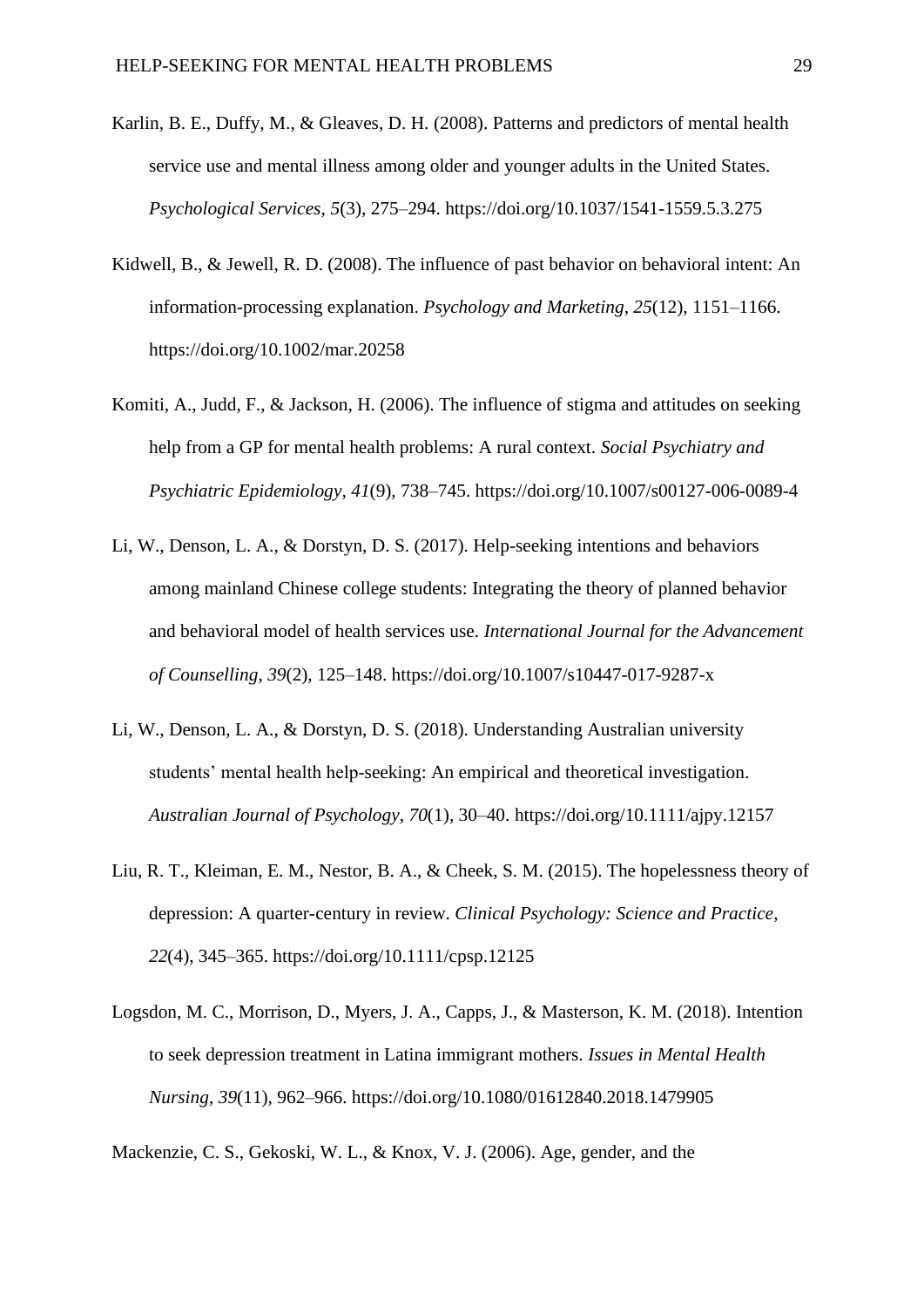underutilization of mental health services: The influence of help-seeking attitudes. *Aging and Mental Health*, *10*(6), 574–582. https://doi.org/10.1080/13607860600641200

- Mak, H. W., & Davis, J. M. (2014). The application of the theory of planned behavior to help-seeking intention in a Chinese society. *Social Psychiatry and Psychiatric Epidemiology*, *49*(9), 1501–1515. https://doi.org/10.1007/s00127-013-0792-x
- McDermott, M. S., Oliver, M., Simnadis, T., Beck, E. J., Coltman, T., Iverson, D., Caputi, P., & Sharma, R. (2015). The theory of planned behaviour and dietary patterns: A systematic review and meta-analysis. *Preventive Medicine*, *81*, 150–156. https://doi.org/10.1016/j.ypmed.2015.08.020
- McMahon, R., & Byrne, M. (2008). Predicting donation among an Irish sample of donors and nondonors: Extending the theory of planned behavior. *Transfusion*, *48*(2), 321–331. https://doi.org/10.1111/j.1537-2995.2007.01526.x
- Mesidor, J. K., & Sly, K. F. (2014). Mental health help-seeking intentions among international and African American college students: An application of the theory of planned behavior. *Journal of International Students*, *4*(2), 137–149. https://doi.org/10.32674/jis.v4i2.474
- Mo, P. K. H., & Mak, W. W. S. (2009). Help-seeking for mental health problems among Chinese: The application and extension of the theory of planned behavior. *Social Psychiatry and Psychiatric Epidemiology*, *44*(8), 675–684. https://doi.org/10.1007/s00127-008-0484-0
- Mojtabai, R., Evans-Lacko, S., Schomerus, G., & Thornicroft, G. (2016). Attitudes toward mental health help seeking as predictors of future help-seeking behavior and use of mental health treatments. *Psychiatric Services*, *67*(6), 650–657. https://doi.org/10.1176/appi.ps.201500164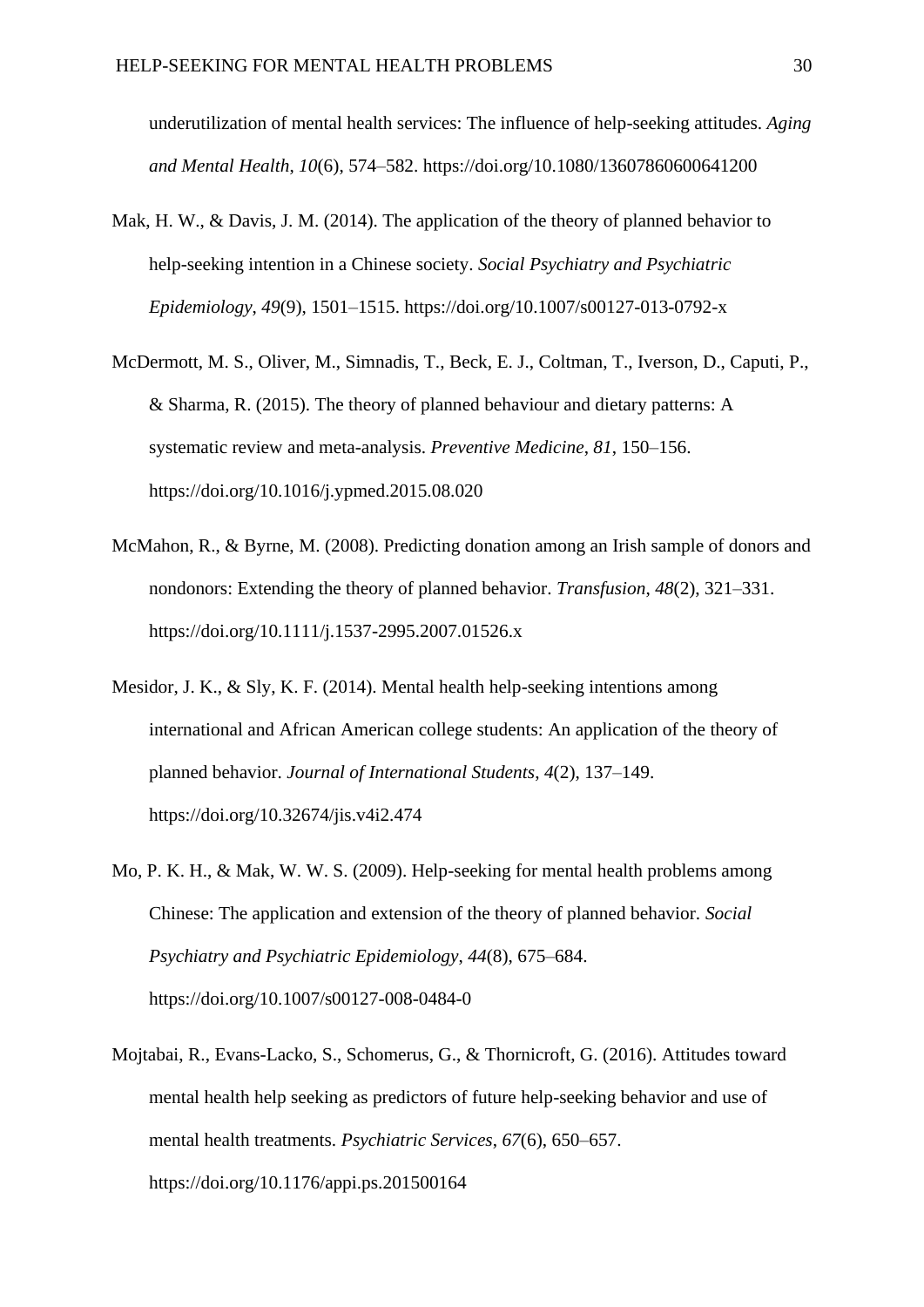- Mojtabai, R., Olfson, M., & Mechanic, D. (2002). Perceived need and help-seeking in adults with mood, anxiety, or substance use disorders. *Archives of General Psychiatry*, *59*(1), 77–84. https://doi.org/10.1001/archpsyc.59.1.77
- Nagai, S. (2015). Predictors of help-seeking behavior: Distinction between help-seeking intentions and help-seeking behavior. *Japanese Psychological Research*, *57*(4), 313– 322. https://doi.org/10.1111/jpr.12091
- Olfson, M., & Pincus, H. A. (1996). Outpatient mental health care in nonhospital settings: Distribution of patients across provider groups. *American Journal of Psychiatry*, *153*(10), 1353–1356. https://doi.org/10.1176/ajp.153.10.1353
- Pelaez, I., Infante, C., & Quintana, R. (2015). Help-seeking trajectory in patients with rheumatoid arthritis. *Clinical Rheumatology*, *34*(S1), 17–28. https://doi.org/10.1007/s10067-015-3013-z
- Peltzer, K., & Pengpid, S. (2016). Anxiety and depressive features in chronic disease patients in Cambodia, Myanmar and Vietnam. *South African Journal of Psychiatry*, *22*(1), 1–4. https://doi.org/10.4102/sajpsychiatry.v22i1.940
- Pepin, R., Segal, D. L., & Coolidge, F. L. (2009). Intrinsic and extrinsic barriers to mental health care among community-dwelling younger and older adults. *Aging & Mental Health*, *13*(5), 769–777. https://doi.org/10.1080/13607860902918231
- Pilkington, A., Msetfi, R. M., & Watson, R. (2012). Factors affecting intention to access psychological services amongst British Muslims of South Asian origin. *Mental Health, Religion and Culture*, *15*(1), 1–22. https://doi.org/10.1080/13674676.2010.545947
- Pophali, P., Larson, M. C., Robinson, D. P., Allmer, C., Rosenthal, A. C., Farooq, U., Link, B. K., Maurer, M. J., Cerhan, J. R., & Thompson, C. A. (2018). Association of health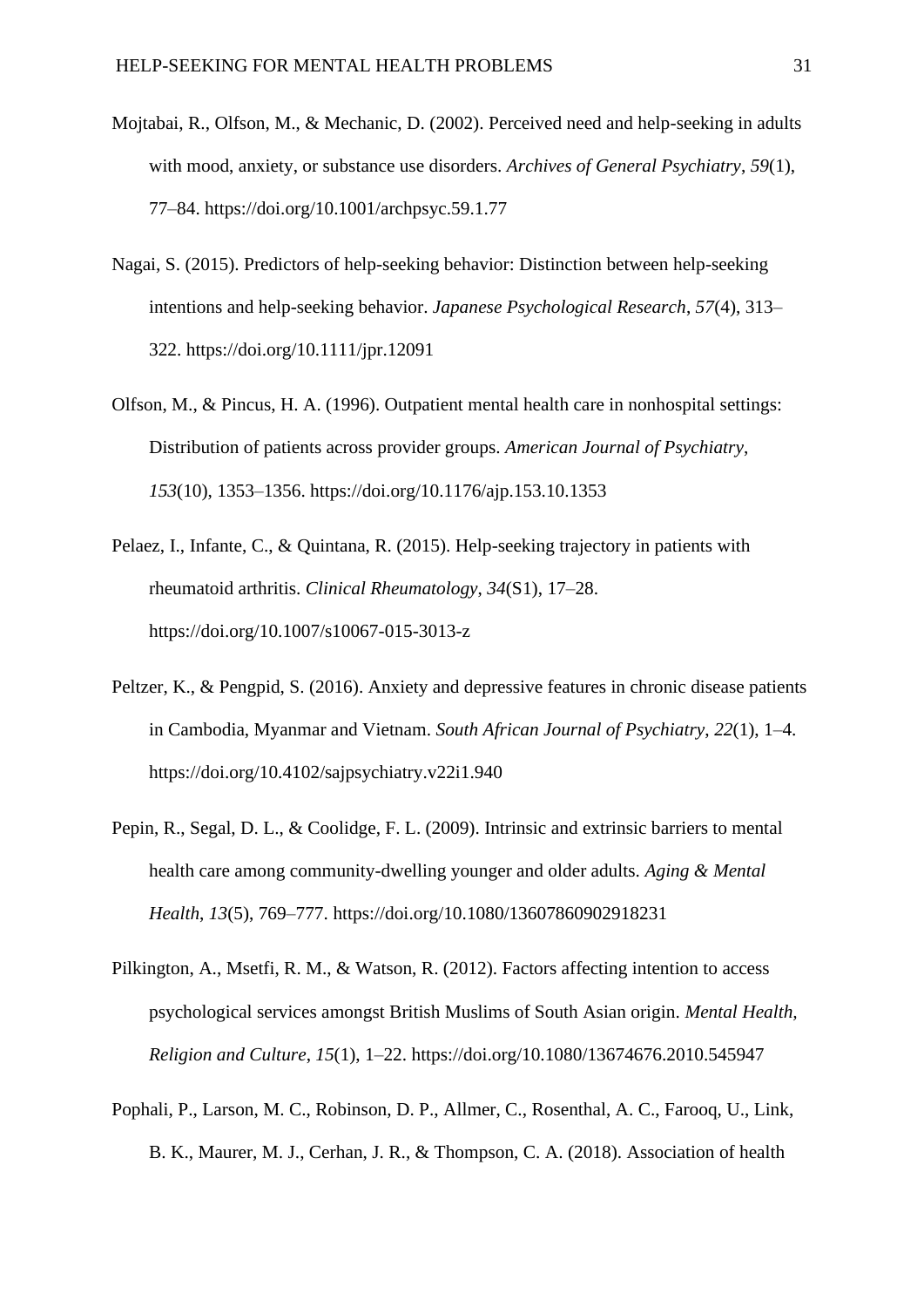behaviors and quality of life in lymphoma survivors. *Blood*, *132*(Suppl 1), 4838–4838. https://doi.org/10.1182/blood-2018-99-111738

- Prince, M. J., Wu, F., Guo, Y., Gutierrez Robledo, L. M., O'Donnell, M., Sullivan, R., & Yusuf, S. (2015). The burden of disease in older people and implications for health policy and practice. *The Lancet*, *385*(9967), 549–562. https://doi.org/10.1016/S0140- 6736(14)61347-7
- Pryce, C. R., Azzinnari, D., Spinelli, S., Seifritz, E., Tegethoff, M., & Meinlschmidt, G. (2011). Helplessness: A systematic translational review of theory and evidence for its relevance to understanding and treating depression. *Pharmacology and Therapeutics*, *132*(3), 242–267. https://doi.org/10.1016/j.pharmthera.2011.06.006
- Pumpuang, W., Seeherunwong, A., & Vongsirimas, N. (2018). Factors predicting intention among nursing students to seek professional psychological help. *Pacific Rim International Journal of Nursing Research*, *22*(3), 200–211. https://he02.tcithaijo.org/index.php/PRIJNR/article/view/89827
- Rickwood, D. J., & Braithwaite, V. A. (1994). Social-psychological factors affecting helpseeking for emotional problems. *Social Science & Medicine*, *39*(4), 563–572. https://doi.org/10.1016/0277-9536(94)90099-X
- Ringström, G., Abrahamsson, H., Strid, H., & Simrén, M. (2007). Why do subjects with irritable bowel syndrome seek health care for their symptoms? *Scandinavian Journal of Gastroenterology*, *42*(10), 1194–1203. https://doi.org/10.1080/00365520701320455
- Roh, S., Burnette, C. E., Lee, K. H., Lee, Y. S., Martin, J. I., & Lawler, M. J. (2017). Predicting help-seeking attitudes toward mental health services among American Indian older adults: Is andersen's behavioral model a good fit? *Journal of Applied Gerontology*, *36*(1), 94–115. https://doi.org/10.1177/0733464814558875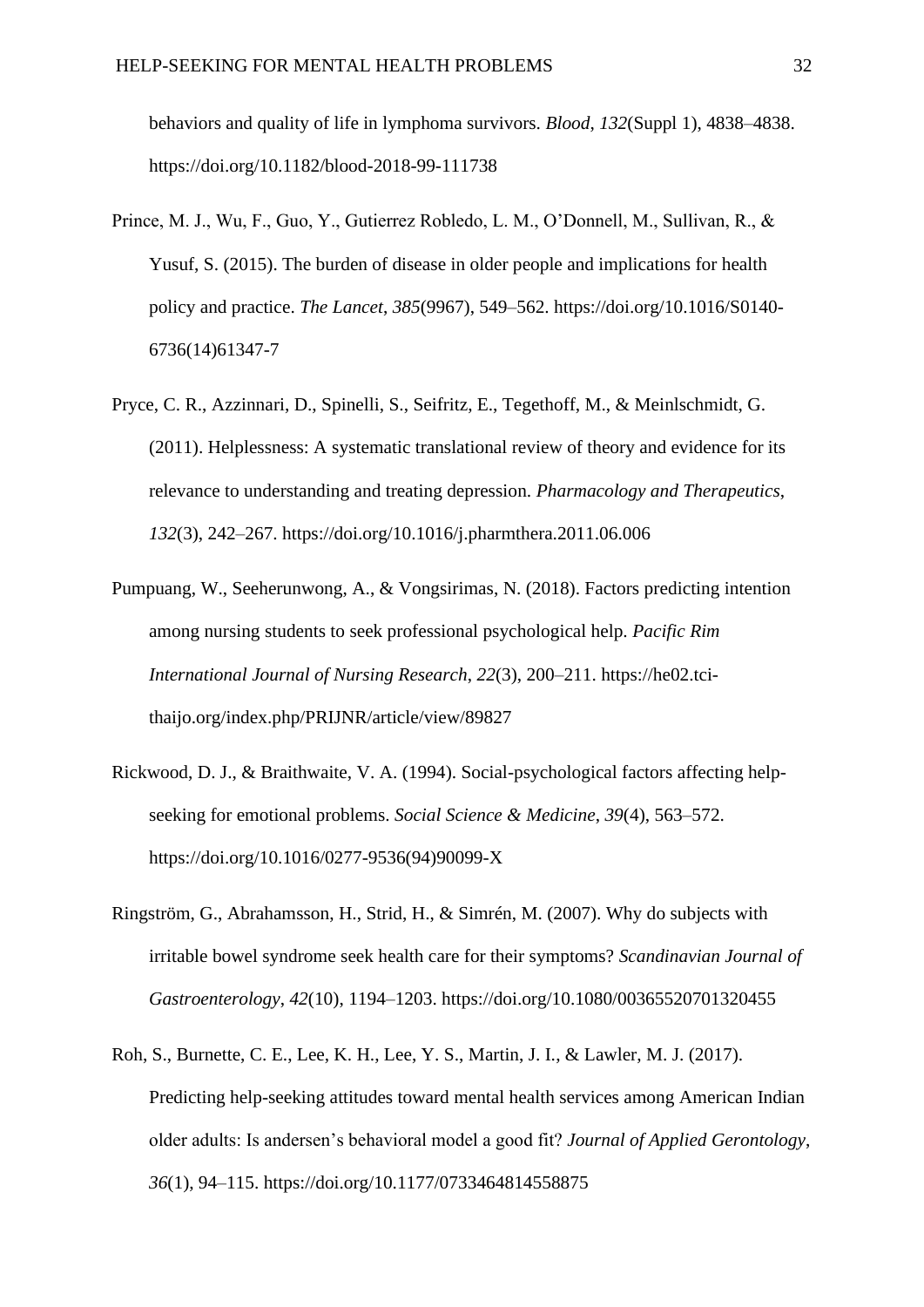- Schomerus, G., Matschinger, H., & Angermeyer, M. C. (2009). Attitudes that determine willingness to seek psychiatric help for depression: A representative population survey applying the theory of planned behaviour. *Psychological Medicine*, *39*(11), 1855–1865. https://doi.org/10.1017/S0033291709005832
- Scott, K. M., Lim, C., Al-Hamzawi, A., Alonso, J., Bruffaerts, R., Caldas-De-Almeida, J. M., Florescu, S., De Girolamo, G., Hu, C., De Jonge, P., Kawakami, N., Medina-Mora, M. E., Moskalewicz, J., Navarro-Mateu, F., O'Neill, S., Piazza, M., Posada-Villa, J., Torres, Y., & Kessler, R. C. (2016). Association of mental disorders with subsequent chronic physical conditions: World mental health surveys from 17 countries. *JAMA Psychiatry*, *73*(2), 150–158. https://doi.org/10.1001/jamapsychiatry.2015.2688
- Seyala, N. D. (2011). *Older adults' intentions to utilize mental health services: the effects of cohort membership*. (Publication No. 3490144) [Doctoral dissertation, Ball State University]. ProQuest Dissertations and Theses Global.
- Sheeran, P. (2002). Intention—behavior relations: A conceptual and empirical review. *European Review of Social Psychology*, *12*(1), 1–36. https://doi.org/10.1080/14792772143000003
- Skogstad, P., Deane, F. P., & Spicer, J. (2006). Social-cognitive determinants of help-seeking for mental health problems among prison inmates. *Criminal Behaviour and Mental Health*, *16*(1), 43–59. https://doi.org/10.1002/cbm.54
- Sommer, L. (2011). The theory of planned behaviour and the impact of past behaviour. *International Business & Economics Research Journal*, *10*(1), 91–110. https://doi.org/10.19030/iber.v10i1.930
- Stecker, T., Fortney, J., Hamilton, F., Sherbourne, C. D., & Ajzen, I. (2010). Engagement in mental health treatment among veterans returning from Iraq. *Patient Preference and*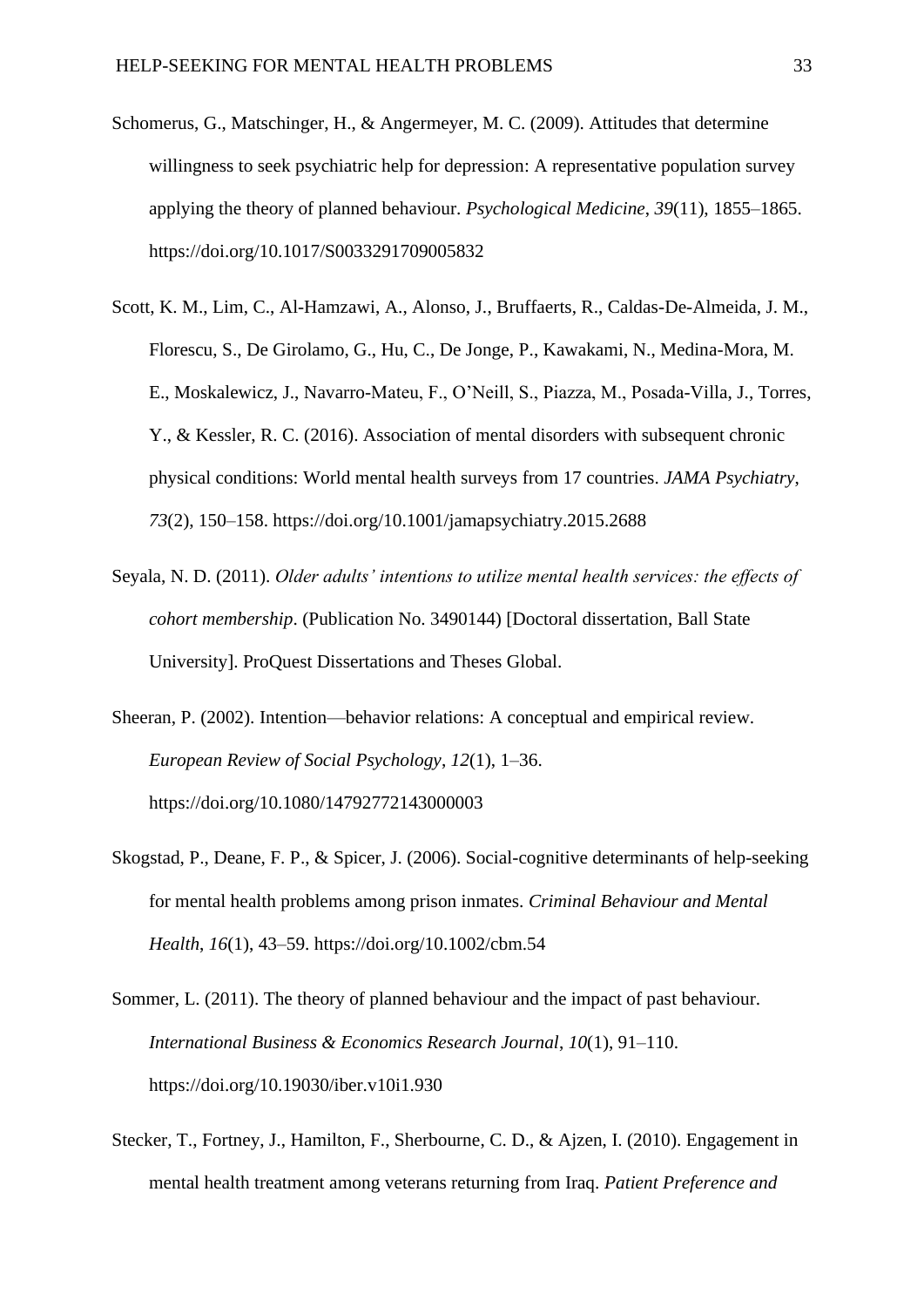*Adherence*, *4*, 45–49. https://doi.org/10.2147/ppa.s7368

- Sterne, J. A. C., White, I. R., Carlin, J. B., Spratt, M., Royston, P., Kenward, M. G., Wood, A. M., & Carpenter, J. R. (2009). Multiple imputation for missing data in epidemiological and clinical research: Potential and pitfalls. *BMJ (Online)*, *339*(7713), 157–160. https://doi.org/10.1136/bmj.b2393
- Tabachnick, B. G., & Fidell, L. S. (2019). *Using multivariate statistics* (7th ed.). Pearson Education.
- Thake, A. (2014). *Factors influencing beliefs about mental health difficulties and attitudes towards seeking help amongst Nepalese people in the United Kingdom*. [Doctoral dissertation, University of Hertfordshire]. University of Hertfordshire Research Archive https://doi.org/10.18745/th.14896.
- Tomczyk, S., Schomerus, G., Stolzenburg, S., Muehlan, H., & Schmidt, S. (2020). Ready, willing and able? An investigation of the theory of planned behaviour in help-seeking for a community sample with current untreated depressive symptoms. *Prevention Science*, *21*(6), 749–760. https://doi.org/10.1007/s11121-020-01099-2
- Tran, T. D., Tran, T., & Fisher, J. (2013). Validation of the depression anxiety stress scales (DASS) 21 as a screening instrument for depression and anxiety in a rural communitybased cohort of northern Vietnamese women. *BMC Psychiatry*, *13*, 24. https://doi.org/10.1186/1471-244X-13-24
- Verhaak, P. F. M., Heijmans, M. J. W. M., Peters, L., & Rijken, M. (2005). Chronic disease and mental disorder. *Social Science & Medicine*, *60*(4), 789–797. https://doi.org/10.1016/j.socscimed.2004.06.012
- Wang, P. S., Aguilar-Gaxiola, S., Alonso, J., Angermeyer, M. C., Borges, G., Bromet, E. J.,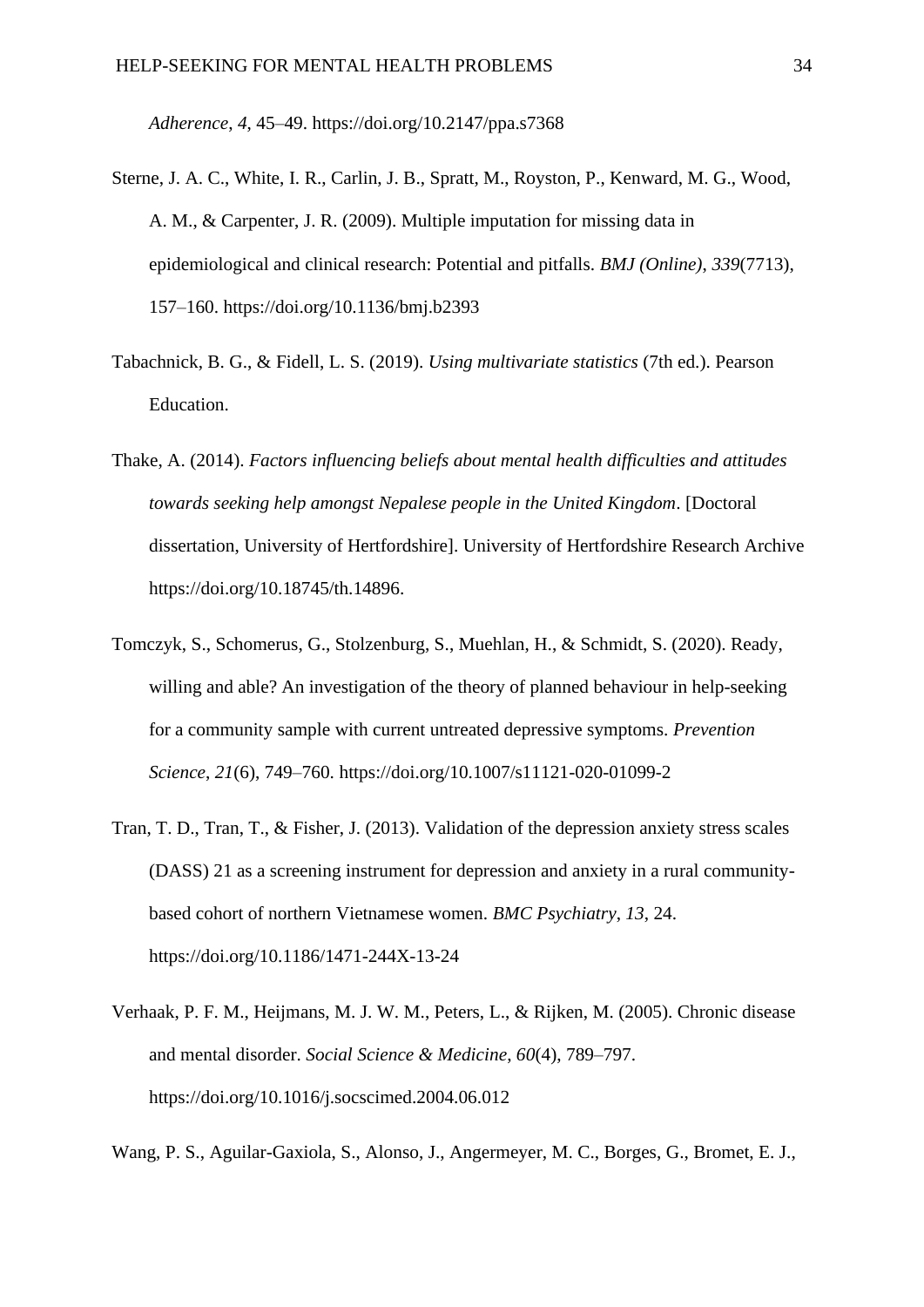Bruffaerts, R., de Girolamo, G., de Graaf, R., Gureje, O., Haro, J. M., Karam, E. G., Kessler, R. C., Kovess, V., Lane, M. C., Lee, S., Levinson, D., Ono, Y., Petukhova, M., … Wells, J. E. (2007). Worldwide use of mental health services for anxiety, mood, and substance disorders: results from 17 countries in the WHO world mental health surveys. *The Lancet*, *370*(9590), 841–850. https://doi.org/10.1016/S0140-6736(07)61414-7

- Wang, X., & Xu, L. (2021). The factors underlying drivers' unwillingness to give way to ambulances: An application of an extended theory of planned behavior. *Journal of Transport & Health*, *20*, 101000. https://doi.org/10.1016/j.jth.2020.101000
- Ward-Ciesielski, E. F., Limowski, A. R., Kreper, S. N., & McDermott, M. J. (2019). Relationships between treatment attitudes, psychological symptoms, emotional competence, and help-seeking intentions. *Journal of Counseling and Development*, *97*(3), 250–259. https://doi.org/10.1002/jcad.12265
- Warner, E. L., Nam, G. E., Zhang, Y., McFadden, M., Wright, J., Spraker-Perlman, H., Kinney, A. Y., Oeffinger, K. C., & Kirchhoff, A. C. (2016). Health behaviors, quality of life, and psychosocial health among survivors of adolescent and young adult cancers. *Journal of Cancer Survivorship*, *10*(2), 280–290. https://doi.org/10.1007/s11764-015- 0474-7
- Watson, R. (2008). Research into ageing and older people. *Journal of Nursing Management*, *16*(2), 99–104. https://doi.org/10.1111/j.1365-2834.2007.00834.x
- Westerhof, G. J., Maessen, M., De Bruijn, R., & Smets, B. (2008). Intentions to seek (preventive) psychological help among older adults: An application of the theory of planned behaviour. *Aging and Mental Health*, *12*(3), 317–322. https://doi.org/10.1080/13607860802120797

White, K. M., Robinson, N. G., Young, R., Anderson, P. J., Hyde, M. K., Greenbank, S.,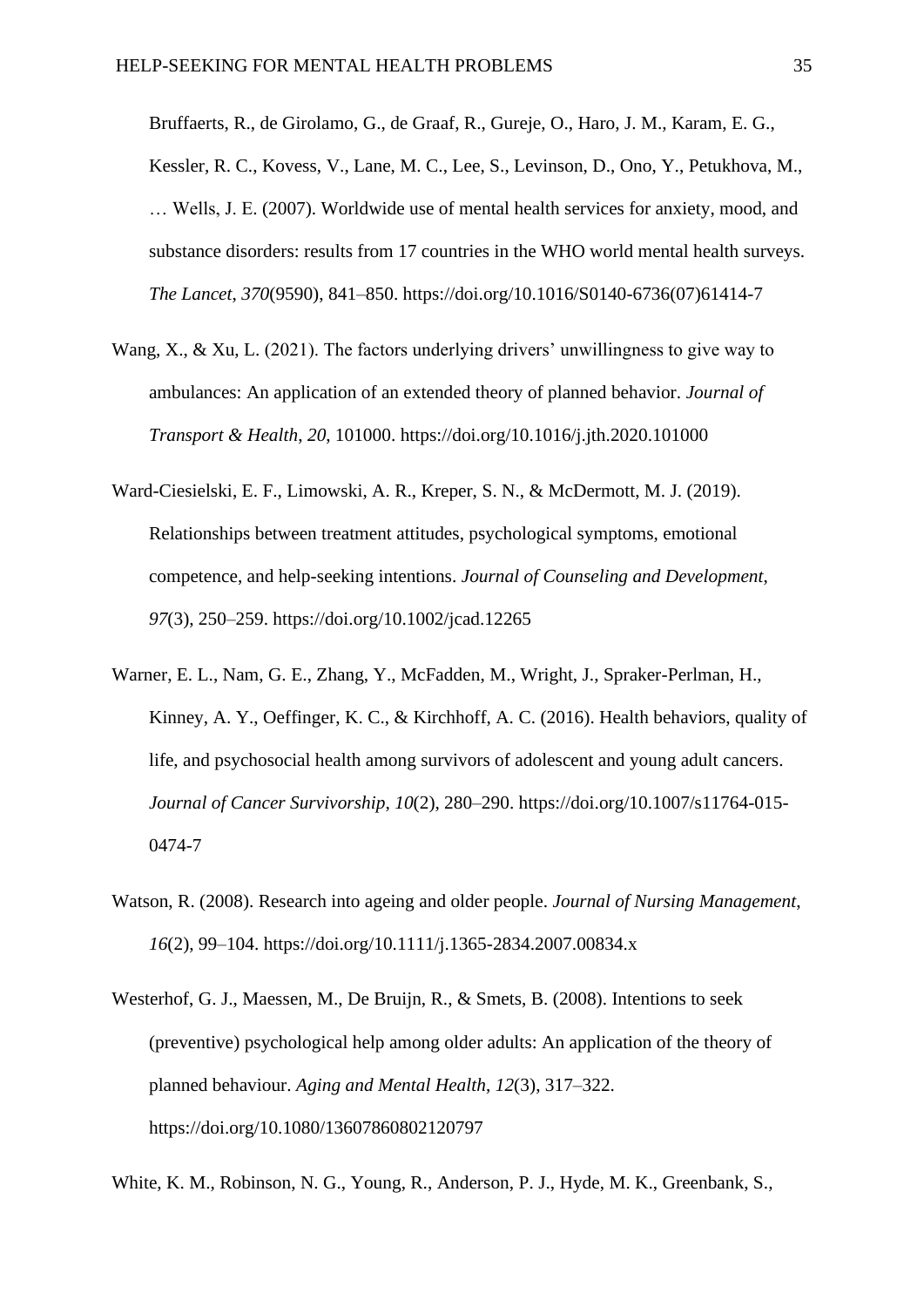Rolfe, T., Keane, J., Vardon, P., & Baskerville, D. (2008). Testing an extended theory of planned behaviour to predict young people's sun safety in a high risk area. *British Journal of Health Psychology*, *13*(3), 435–448. https://doi.org/10.1348/135910707X210004

- WHOQOL Group. (1998). Development of the World Health Organization WHOQOL-BREF quality of life assessment. *Psychological Medicine*, *28*(3), 551–558. https://doi.org/10.1017/s0033291798006667
- Wilson, C. J. (2010). General psychological distress symptoms and help-avoidance in young Australians. *Advances in Mental Health*, *9*(1), 63–72. https://doi.org/10.5172/jamh.9.1.63
- Wood, B. M., Nicholas, M. K., Blyth, F., Asghari, A., & Gibson, S. (2010). The utility of the short version of the Depression Anxiety Stress Scales (DASS-21) in elderly patients with persistent pain: Does age make a difference? *Pain Medicine*, *11*(12), 1780–1790. https://doi.org/10.1111/j.1526-4637.2010.01005.x
- World Health Organization. (2015). *World report on ageing and health*. World Health Organization. https://www.who.int/ageing/publications/world-report-2015/en/
- World Health Organization. (2018). *Noncommunicable diseases country profiles 2018*. World Health Organization. https://www.who.int/nmh/publications/ncd-profiles-2018/en/
- Wuthrich, V. M., & Frei, J. (2015). Barriers to treatment for older adults seeking psychological therapy. *International Psychogeriatrics*, *27*(7), 1227–1236. https://doi.org/10.1017/S1041610215000241
- Yuen, E. K., Goetter, E. M., Herbert, J. D., & Forman, E. M. (2012). Challenges and opportunities in internet-mediated telemental health. *Professional Psychology: Research*